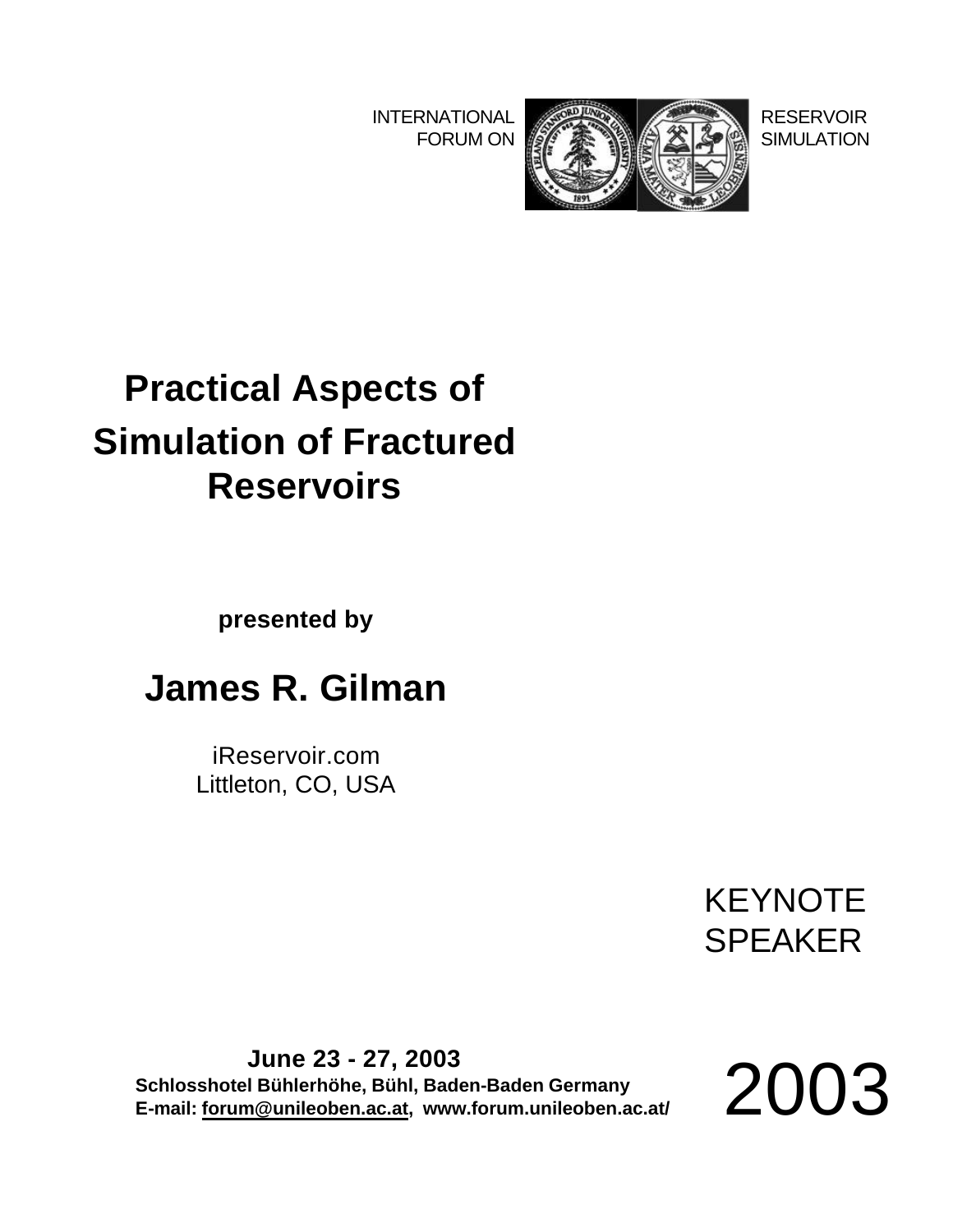



## **James R. Gilman, Director of Engineering iReservoir.com**

Jim is currently Director of Engineering at iReservoir.com where he is involved in providing integrated reservoir characterization and modeling services using the stateof-the-art geoscience and engineering technologies. Jim's expertise includes application and development of numerical simulators for fluid flow in petroleum reservoirs. He was involved in development of a major oil company's first 3-D, 3 phase simulator for naturally fractured reservoirs. Jim has also been involved in training, consultation, and project work in reservoir engineering, reservoir simulation, naturally fractured reservoirs, horizontal wells and production uncertainty analysis. He has served as senior technical consultant and manager for Marathon Oil Company in a multi-disciplinary organization involved in 3-D geologic modeling, laboratory studies, reservoir simulation and reservoir engineering. Jim has authored or coauthored numerous technical articles. He served as a long-term member of the SPE Editorial Review Committee including a term as Executive Editor for *SPE Reservoir Evaluation and Engineering.* He served as Chairman of the Twelfth SPE Symposium on Reservoir Simulation. Jim is a registered professional engineer, and a member of SPE and the American Institute of Chemical Engineers.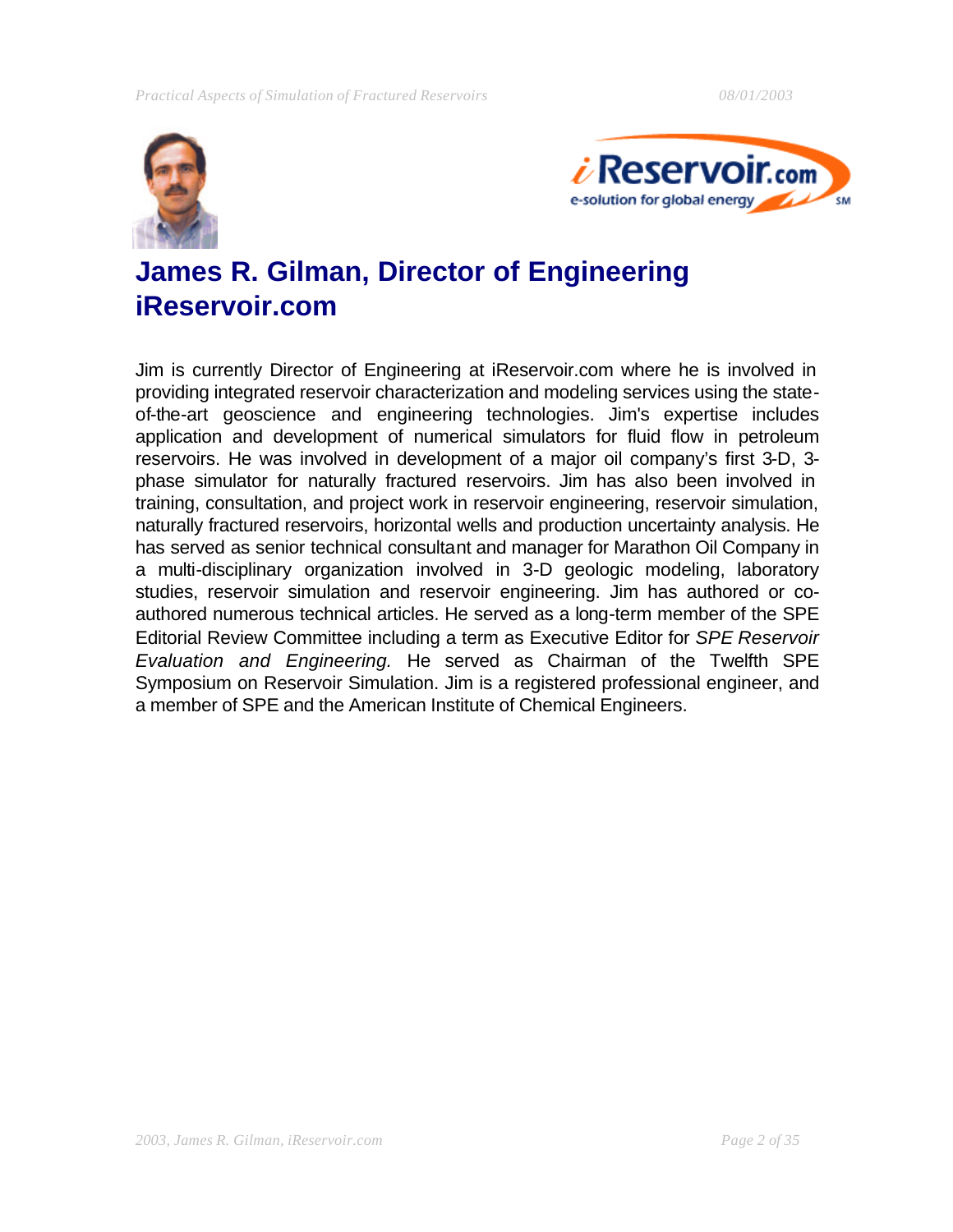## **Practical Aspects of Simulation of Fractured Reservoirs** *J. R. Gilman, iReservoir.com*

This document accompanies a presentation given at the 2003 International Forum on Reservoir Simulation. It discusses practical aspects of large-scale numerical simulation of naturally fractured reservoirs (NFR) and highlights some experiences in forecasting performance of NFR. A major premise of the presentation is that there is value in incorporating fractures separate from the matrix rock in numerical simulators using dual-continuum models. The presentation will stress the major difficulties in full-field modeling of NFR including 1) understanding and capturing relevant flow processes, 2) turning fracture measurements into credible descriptions of the fracture network, and 3) performing efficient simulation of the system. Many of the ideas presented here are a result of many years of interaction with Dr. Hossein Kazemi at the Colorado School of Mines and I wish to acknowledge his significant contributions to this field of study. Much of the material presented here is a condensed version of an "engineering" chapter to be provided by Dr. Kazemi and myself in an upcoming AAPG Monograph on fractured reservoirs (edited by Dr. Amgad Younes).

Simulation of NFR requires that a number of complex issues come together in a consistent manner. In fact, fractures are often not incorporated explicitly in simulations because they are difficult to describe and difficult to simulate. In NFR, the uniqueness problem is significant and forecasting uncertainty is greater than with conventional reservoirs. The large uncertainty should be addressed, yet because of numerical difficulties, we are often forced to a single realization for history matching or even worse we are forced to ignore the influence of fractures (except for the enhanced permeability aspects). This large uncertainty with a given realization often leads to poor forecasts which leads to further skepticism of the reliability of the simulators.

Major steps in simulating NFR include:

- 1. Distribute matrix rock properties in 3D. This is the same problem as with conventional reservoirs; however, we normally are only concerned with "pay" and therefore "non-pay" rock acts simply as barriers to flow or is included as net-to-gross ratios.
- 2. Distribute fracture properties in 3D including intensity, transmissivity, directionality, and pore volume. In this case fractures may be present in both "pay" and "non-pay" possibly creating complex connection between the matrix "pay" intervals. This leads to special considerations when building static 3D models.
- 3. Average (or upscale) matrix and fracture descriptions in order to reduce the problem to a manageable set of simultaneous flow equations.
- 4. Chose appropriate simulator assumptions and develop approximations for matrix-fracture fluid exchange.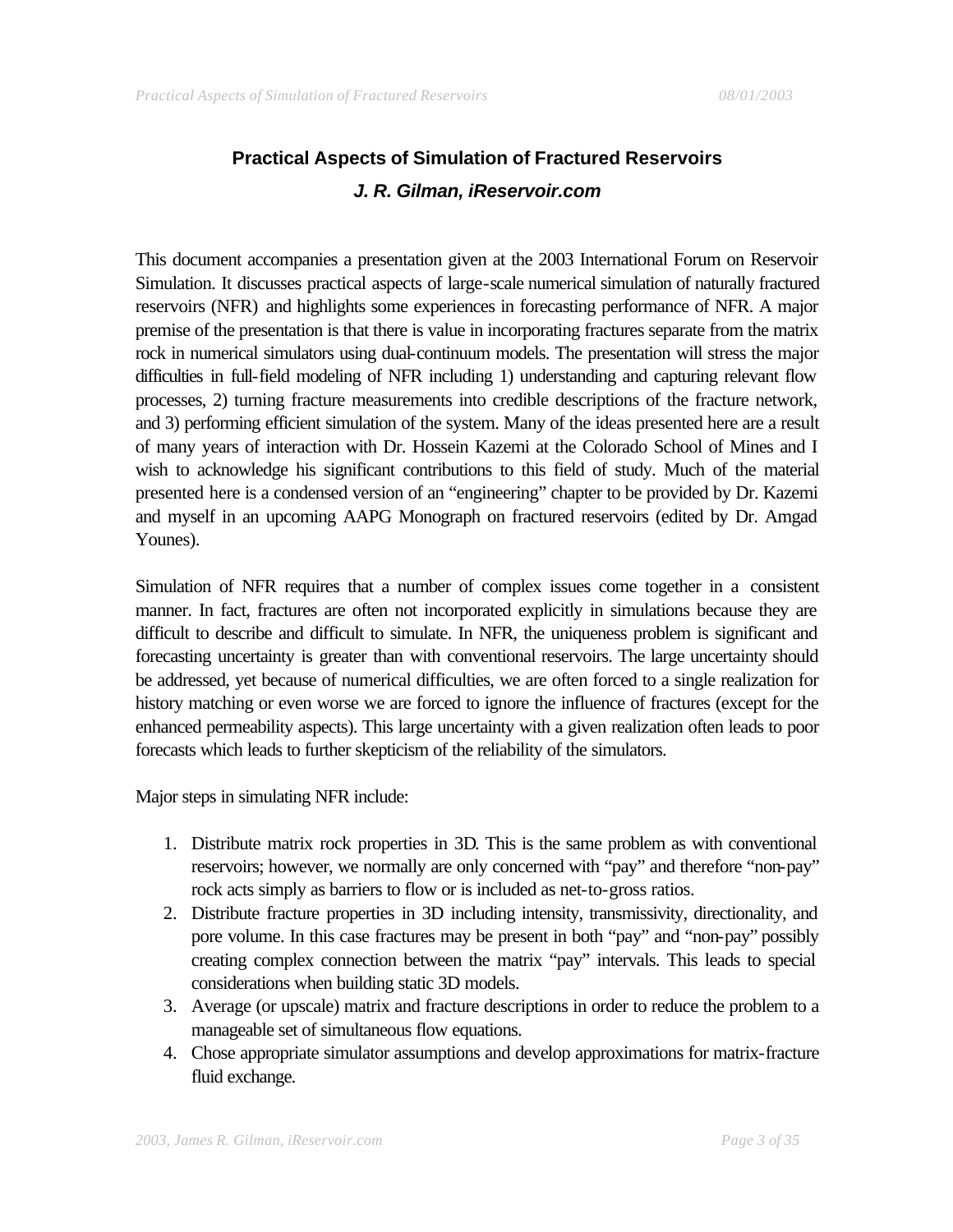With all these issues, there may appear to be little hope of getting a unique answer. In fact, for a model to precisely predict the all behaviors of a physical system, the model would need to be more complex than the system itself requiring a precise reservoir description. The question should instead be "can we estimate the range of uncertainty?"

When I think of making prediction of NFR performance, I think of a story given by Peter L. Bernstein in his book *"Against the Gods: The Remarkable Story of Risk"* (John Wiley and Sons, 1996). He refers to World War II weather forecasters who asked to be relieved of duty because they found that their forecasts of next month's weather were no better than numbers out of the hat. The response was "The commanding general is well aware that the forecasts are no good. However, he needs them for planning purposes."

The reservoir simulation industry has much more going for it than with early weather forecasting. Based on seismic, geologic and petrophysical advances, we can get a very reasonable estimation of the pore volume of most systems. Thus unlike the butterfly effect in weather forecasting where small changes in initial conditions lead to large variability in results, we are constrained by volumetric estimates and analogous reservoirs in regard to the upper and lower limits of hydrocarbon recovery. Although issues like viscous fingering and injection fluid breakthrough paths are very difficult to predict and perhaps suited to chaos theory, again the system is generally constrained and well represented by empirical relations like relative permeability and Darcy's Law.

A continuous education process on a given field where flow tests, core measurements, logs, and seismic interpretations are calibrated to field response through simulations is a valuable task. It may not always show what "is" but it does show what "is not" possible. This reminds me of a bumper sticker referring to the high cost of a college education "You think education is expensive, try ignorance" (This aphorism is attributed to Derek Bok, a former President of Harvard). This is often the case I see as a reservoir modeler. The cost and time of reservoir characterization and simulation is often considered to be of questionable value because of the uncertainty of the results. The choice is often made to do very limited or simplified reservoir studies that ignore important data (*e.g.* fractures) in order to save costs. However, the wrong choices in regard to field development can cost orders of magnitude more than the study. Something as "simple" as ignoring the fractures can lead to spending millions of dollars in improper developments. A model that provides bounds on the potential behavior of the reservoir can be very valuable. Of course there is the other extreme where the modeler gets bogged down in the details, defining fracture variability that is not unique simply for the purpose of getting a history match.

#### **The Nature of Fractured Reservoirs**

Fractures can significantly affect the mechanism of oil and gas production from petroleum reservoirs. We are all aware of cases where fractures can become channeling paths for flow of water or free gas, causing detrimental early water or gas breakthrough in production wells.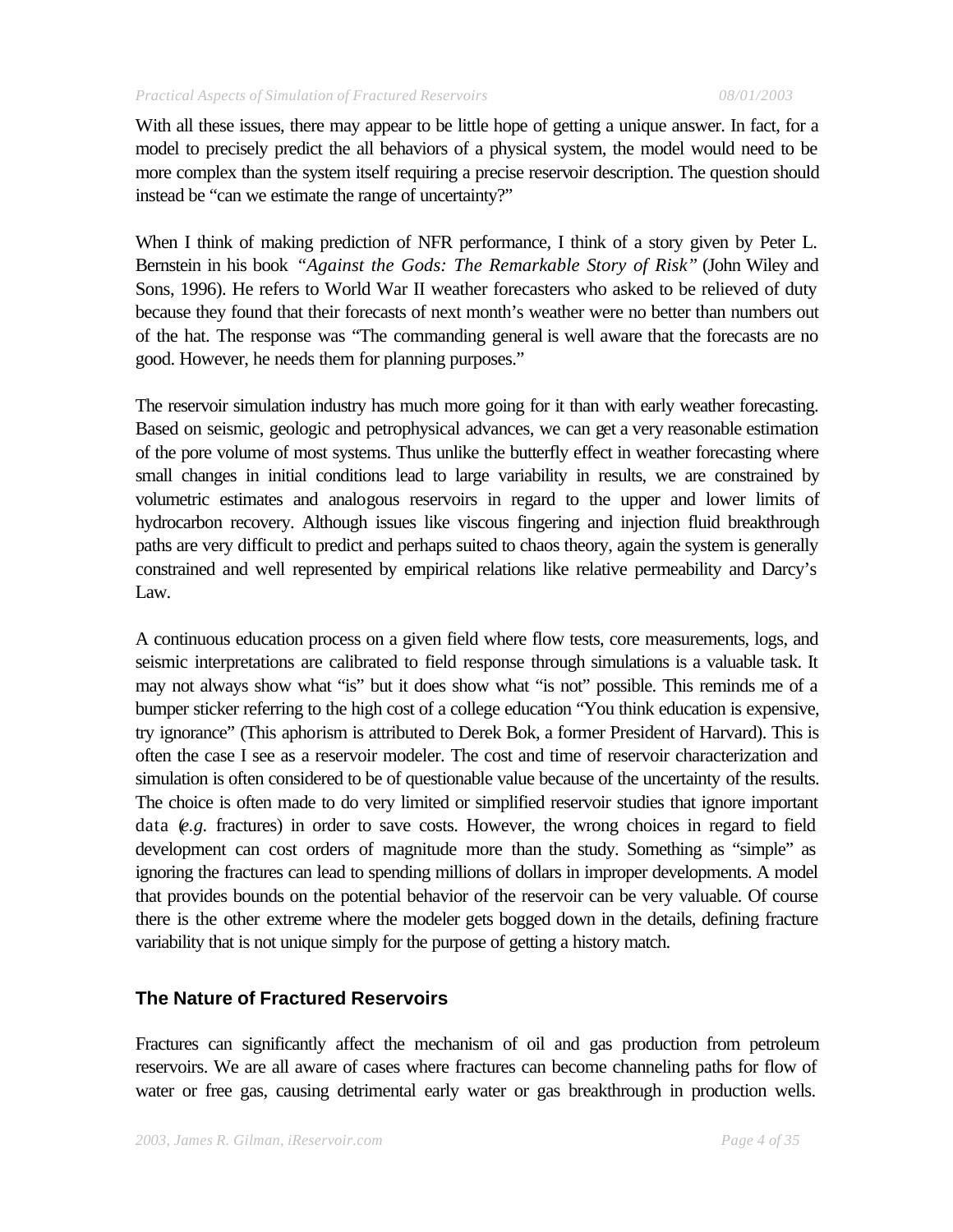However, fracture flow could be used to one's advantage as in gas-induced gravity drainage of oil, where the gas-oil contact in fractures is pulled down to expose matrix blocks to gas and induce oil gravity drainage. The goal of a reservoir engineer should be to understand how fractures could be used to positively affect production (Nelson, 1985).

The same processes that are active in unfractured systems are important in fractured reservoirs. These include rock compaction, fluid expansion, viscous drive, gravity displacement, and imbibition. However, the degree of importance may be quite different between the two systems. For example, large viscous forces may be difficult to achieve in the matrix component of extensively fractured reservoirs; therefore, capillary and gravity forces may dominate. In such systems, increasing fluid withdrawal rates may cause an increase in water and gas production rates with a lesser effect on oil production rate. Alternatively, decreasing total fluid withdrawal rate may allow little change in oil production rate at reduced water-oil and gas-oil ratios. It is important that reservoir simulators capture and approximate these differences.

In dealing with conventional reservoirs, reservoir engineers can generally provide a reasonable assessment of the reservoir performance by combining information about the reservoir's geologic framework, the rock and fluid properties, and results from well logs, rock mechanic tests, and formation evaluation tests. Furthermore, in the last several years, reservoir-scale seismic information has greatly aided reservoir characterization. However, for fractured reservoirs, obtaining the right data and forecasting the reservoir performance is much more difficult than for conventional reservoirs. To design an appropriate plan of development, one needs a credible reservoir description that includes mapping fractures in terms of size, connectivity, conductivity, and frequency distribution and then turning this information into a reliable fracture network characterization.

Reservoir description should rely on information from many sources including drilling data, core analyses, geologic interpretations, seismic surveys, petrophysical information, and ultimately well tests, such as RFT, MDT, DST, and extended pressure transient tests. In the later stages of reservoir life, historical well performance and non-routine field tests like tracer breakthrough can provide the type of data that can be used to refine the reservoir description. All of the data sets have to inter-relate closely to produce an acceptable description of the reservoir for long-term reservoir evaluation and forecasting. In fact, history matching in various forms (*i.e.*, the classical tank material balance approach or the modern numerical simulation methodology) is the preferred tool used to infer reservoir flow characteristics and to develop a working picture of the reservoir. The measured reservoir characteristics must show consistency with reservoir properties obtained from flow measurements. Direct prediction of flow characteristics from static measurements is still very problematic. So how do we scale the static data to the field in the presence of numerous property variations? Currently the experienced reservoir engineer applies a number of pragmatic approaches. Hopefully, future development will bring a number of easy-to-use, broad-based methods to up-scale measured data from all sources for fluid flow applications.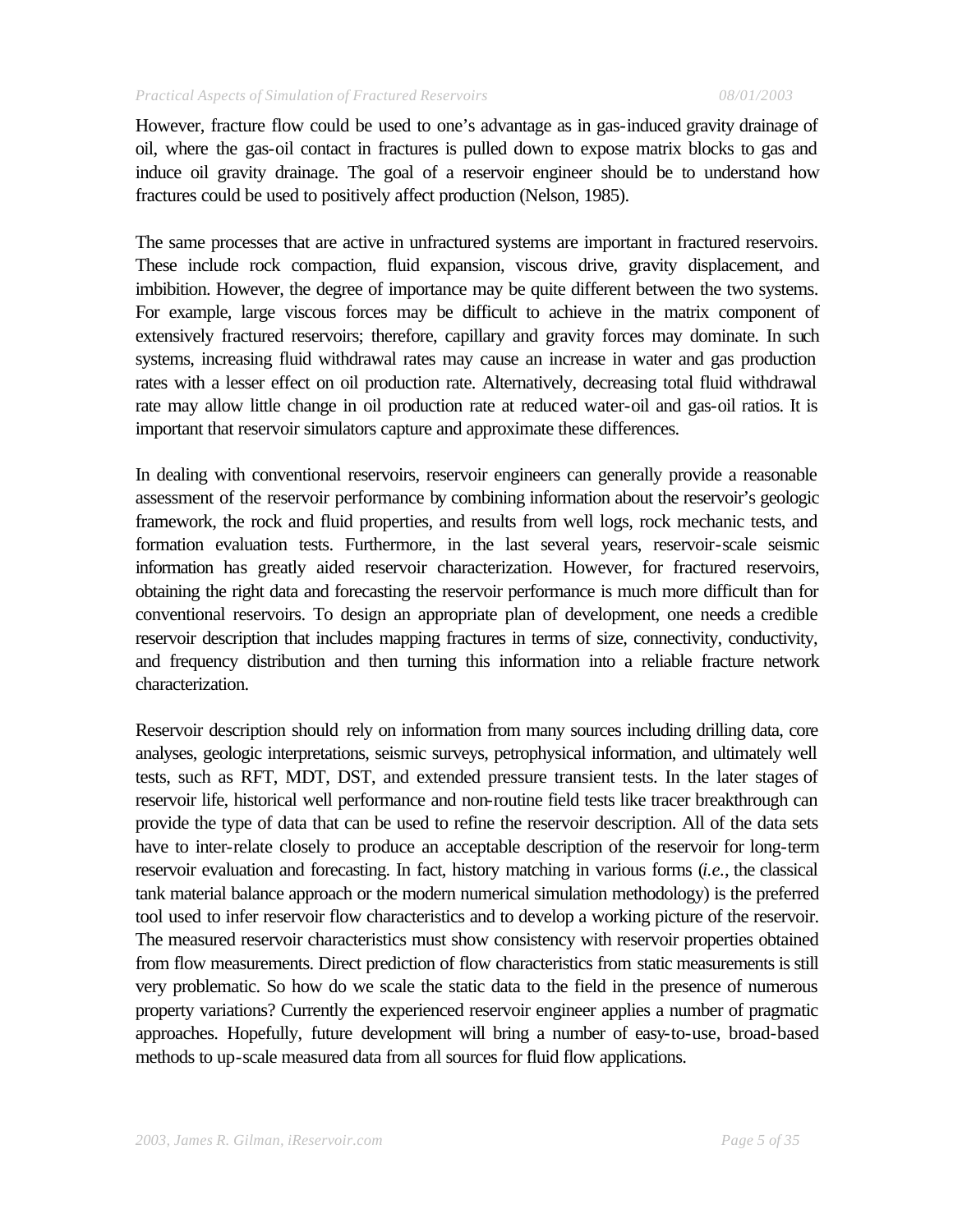A major modeling assumption is that in the macroscopic sense, the inter-connected open fractures are assumed to form a continuum in dual-porosity modeling. Similarly, in the dual-porosity/dualpermeability modeling, both fracture and matrix components of the reservoir are considered separate continua in the macroscopic sense. This continuum view should be no more disconcerting that in conventional reservoirs where the microscopic pores are very tortuous and the channel dimensions and flow properties vary drastically from point to point. In this case, the continuum definition of the porous medium flow equations cannot be applied on the pore level scale (Lake, 1989) but must be averaged over some representative pore volume (REV). The flow problem is therefore transformed from the microscopic level to a macroscopic REV scale. At the REV scale, the flow problems are expressed in terms of averages of the microscopic properties (*e.g.*, permeability and porosity) taken over the REV. The size of the REV must be larger than the microscopic heterogeneity size and much smaller than the macroscopic length scale (Royer, et al., 2002).

There are a number of important flow characteristics of fractured reservoirs that are well represented by the dual-continuum "idealization" such as:

- High apparent permeability compared to core measurements
- Early breakthrough of injection fluids or early gas/water coning
- Highly directional flow behavior
- Large variability in well productivities and recoveries
- Potential loss of productivity with time
- Flow comes from a very small portion of the open interval
- Hydrocarbon production rates are not directly proportional to drawdown

While these could also be represented by discrete approximations of fractures, there are a number of reasons that prevent the discrete approach from being widely applied in full-field modeling.

There are a number of issues in regard to the nature of fractures that have significant implications on fluid-flow modeling. For example, whether fractures are a result of shear, extension, or tension, the fact is that they exist generally in vertical or sub-vertical forms. Also the mechanical properties of rocks can vary significantly in various stratigraphic layers of the reservoir. The variation of properties, such as Poisson ratio and shear modulus, would create different horizontal stress in reservoir layers, and different fracture lengths and apertures if fracturing occurs. In many cases, fractures may cluster (Gale, 2002).

Finally, the morphology (form and structure of fractures) is an issue (Nelson, 1985). Fractures may be open with attendant large permeability, gouge filled with low permeability along and perpendicular to fracture, slickensided with high permeability along the fracture and low perpendicular to it, mineral-filled leading to partial or total fracture closure as well as reduced permeability, and vuggy where vugs are imbedded in the fractures. Knowledge of morphology is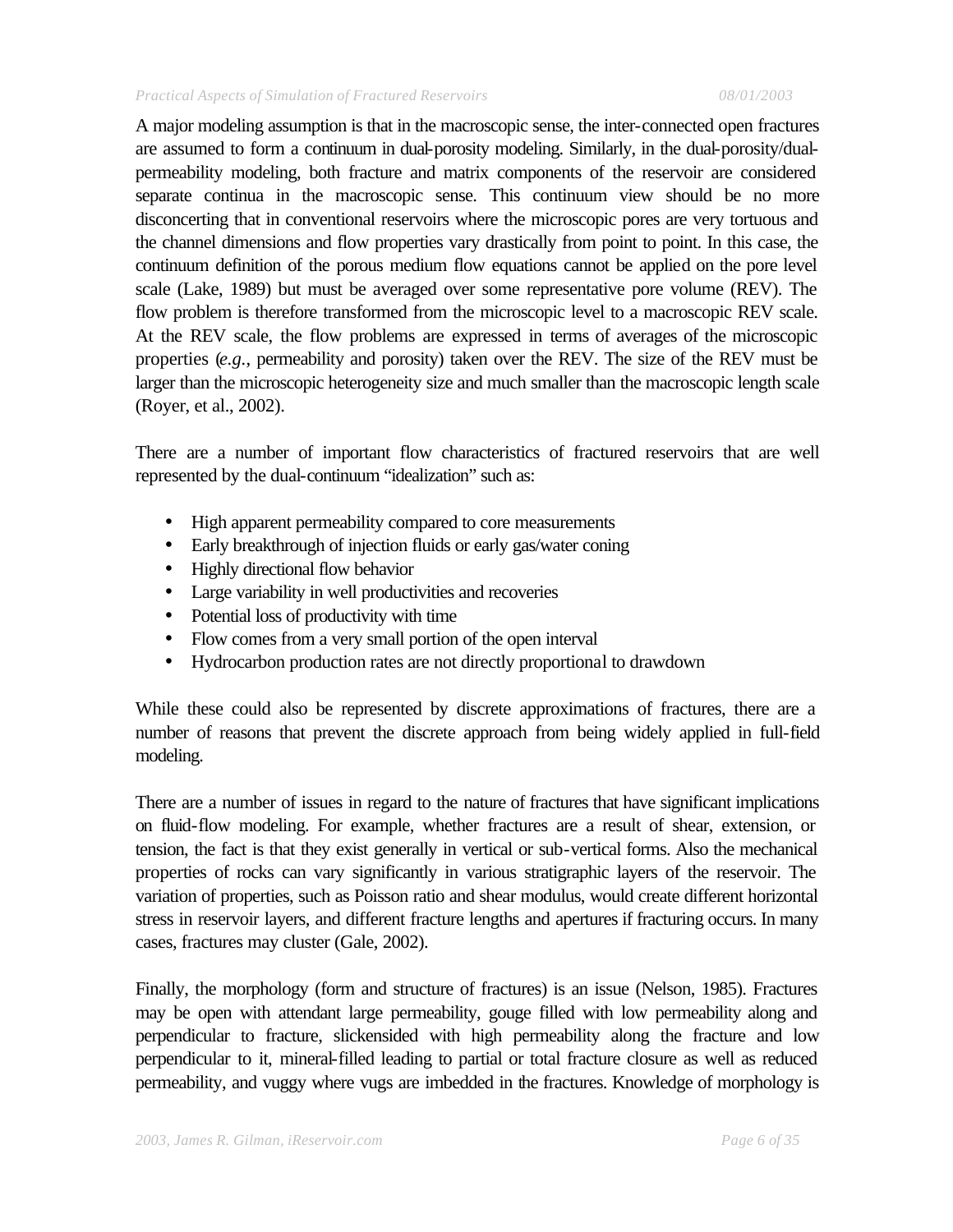a very important piece of information in fluid flow modeling because models require estimates of fracture spacing, effective permeability, porosity distribution, and permeability anisotropy.

Diagenesis can alter the permeability and porosity of open fractures to the extent that they would not behave like fractures, and fully mineralized fractures could, potentially, become baffles or barriers to flow. Thus, the mere presence of fractures does not require dual-porosity/dualpermeability modeling. Also, a reservoir need not be modeled only as a dual-porosity or singleporosity system. Various parts of the reservoir may be characterized differently.

### **Quantifying Reservoir Data for NFR Simulation**

For dual-porosity simulation, the fracture network is described as a continuum with properties (*e.g.*, permeability and porosity) similar to those defined for the matrix rock. We need to relate rock properties, which are measured in cores or obtained from well tests, to those required for reservoir simulation. For example, porosity and permeability are defined with respect to the bulk volume of the core, not with respect to individual fractures. Combining fracture network flow with characterization of the rock matrix storage allows optimization of recovery schemes, which complement the fracture network. To date, most approaches for quantify the flow properties on the fracture networks are based on empiricisms. In fact, as a reservoir modeler, I would generally be "happy" with a quality assessment of the 3D distribution of fracture network characteristics, such as relative fracture intensity, directional aspects, and whether the fractures are generally open or closed.



In current 3D modeling approaches we need to address the issue of fracture distribution throughout the reservoir volume, not just the "reservoir rock". Fractures may allow significant communication paths throughout the reservoir including "non-pay" intervals.

The empirical approaches use information such as structural data, seismic time surfaces, images logs, and field production performance to estimate the fracture network properties (*e.g.*, Gauthier et al., 2002). The approach is to build both deterministic and stochastic models with these data and validate them by comparing to the field performance (*e.g.*, water and gas breakthrough).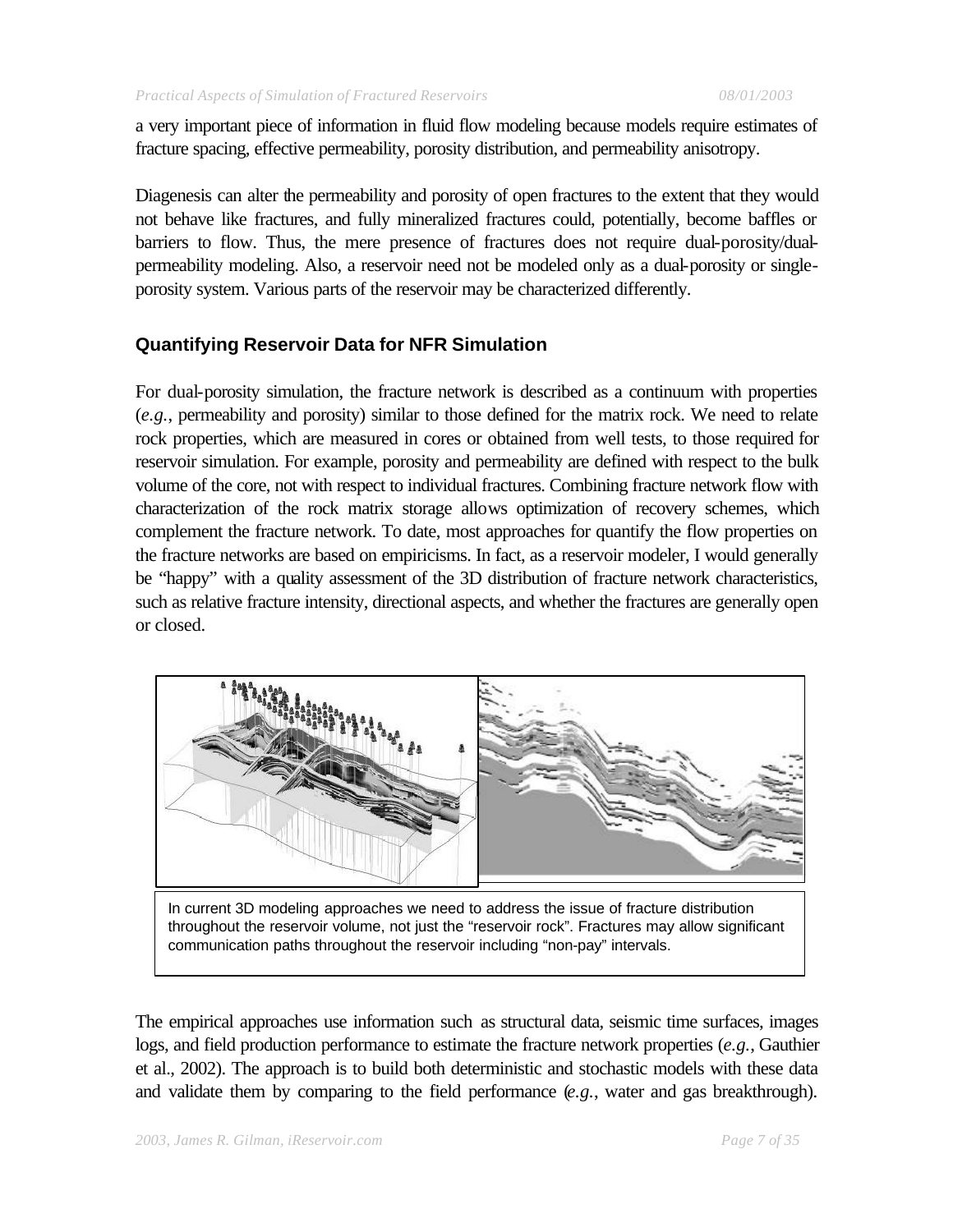Non-standard dynamic field tests such as tracer tests can be very important for quantifying the fracture heterogeneity. Inferences about fracture volumes and directional tendencies can be made with such tracer tests (Kazemi and Shinta, 1993). Interference or pulse testing can also provide the important information. Araujo et al. (1998) reported a number of practical issues in regard to such field tests. Interference testing can give directional information to compare to FMS and stress relations for calibrating such static measurements. Although such tests can often be difficult to interpret, they can usually provide an estimate of fracture volume from the very rapid pressure response between wells.

Traditional methods of estimating fracture parameters have also included single-well pressure transient testing to estimate fracture conductivity, and cores and image logs to estimate fracture intensity. The theoretical dual-porosity signature of the pressure build-up curve (Warren and Root, 1963) is often missing because of the presence of well bore storage effects. However, comparing the pressure transient permeability to that estimated from matrix permeability can give an indication of the effectiveness of the fracture network.

In an ideal setting, we should be able to estimate fracture network effective permeability from aperture and porosity estimates using parallel plate idealizations (Kazemi and Gilman, 1993). However, the effective fracture permeability for a network of fractures will likely be much smaller than calculated from such relations because fractures are tortuous, may be constricted by mineral deposition, may terminate abruptly, and are not ideal parallel plates. Furthermore, the vertical permeability of an individual fracture could be quite high, however, if the fractures terminate in shale lenses or are of limited height for some other reason, the effective vertical permeability of the network could be quite low. Therefore, permeability is best determined from field tests and not from core-measured fracture widths and spacing. The static data however can be used to derive empirical scaling relations to distribute permeability in 3D.

Permeability in NFR can be highly directional. Considering this highly directional nature, the need for permeability tensors has been widely discussed but not widely applied in field-scale fluid-flow modeling. When the principal permeability directions are not aligned with the standard x-y grid coordinates, the velocity in the x-direction has contributions from both the potential gradient in the x-direction and the y-direction. This similarly applies to the velocity in the y-direction. Such directional permeability can be modeled with a permeability tensor (Scheidegger, 1960). The directional permeability values and the permeability tensor components can be calculated by knowing the principal permeability values (*e.g.*, from pressure interference testing) and the direction angle relative to the x-y coordinate system. Whether such a tensor approach is required is still debated because the actual data required to uniquely define the tensors are not available. Also, the extra computation required means that additional upscaling would be required, reducing other details in the model. Generally aligning the grid system with the directional trends would appear to be adequate for most field scale systems. Provided that grids are aligned with the maximum permeability direction, the use of conventional 5-point finite differences should provide adequate resolution for field-scale flow models. Otherwise, higher order schemes may be required (*e.g.*, 9-point finite difference, Gilman and Kazemi, 1983).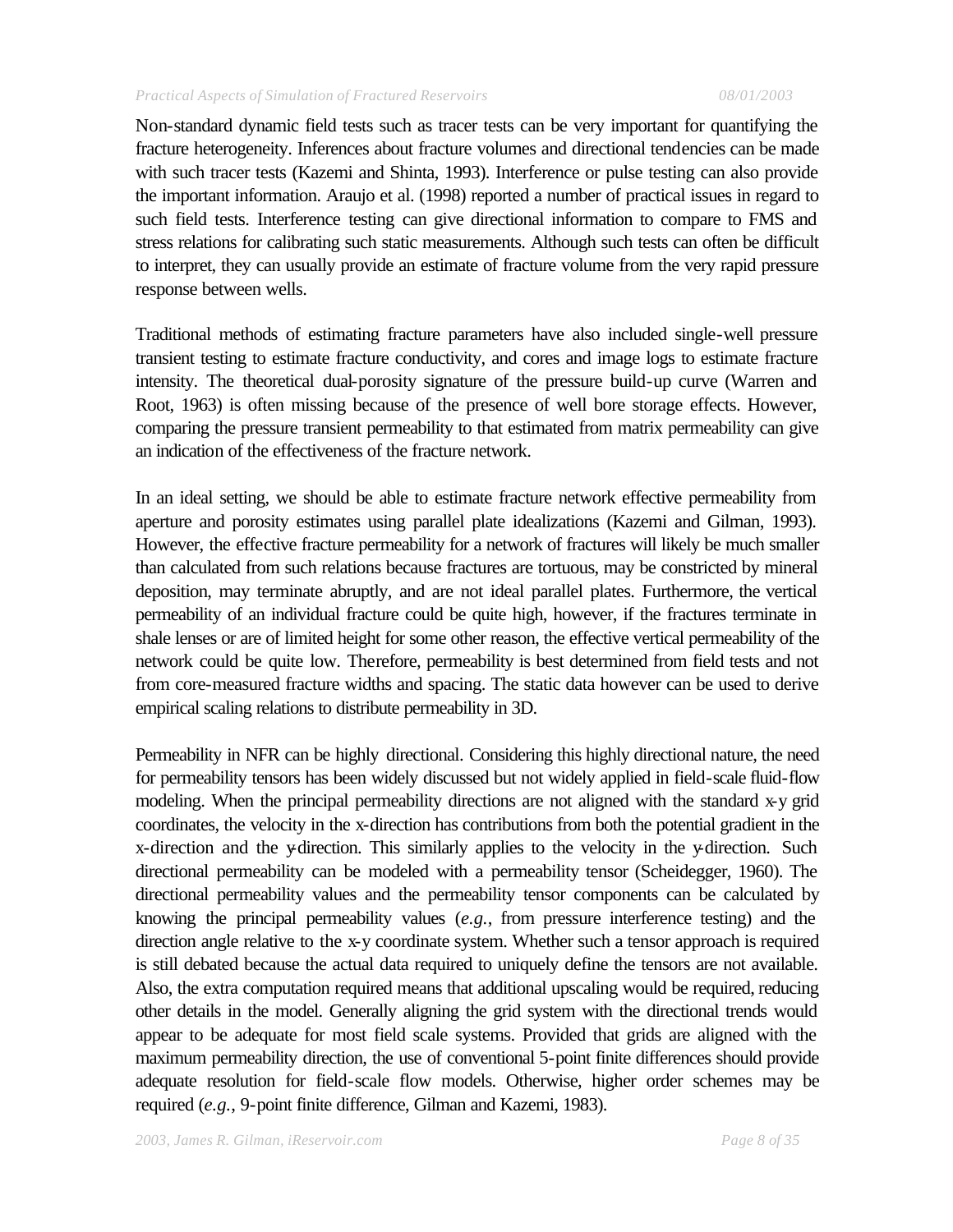Single-well flow tests, such as a pressure build-up test, cannot decipher permeability anisotropy. The most direct method to calculate permeability tensor is from the interpretation of pressure interference tests conducted in various parts of a field. Haws and Hurley (1992) summarized interference test results from a number of Big Horn Basin fractured reservoirs, where they reported that the maximum to minimum permeability ratio varied from 10 to 1000. These results reflect the permeability anisotropy mainly as related to the diffusive component of flow. On the other hand, tracer tests can provide information on the well-to-well, well-to-fracture as well as the global channeling trends as related to the convective component of flow. Tracer tests, compared to interference tests, could be more time consuming and expensive. However, a tracer test conducted in a naturally fracture reservoir (Kazemi and Shinta, 1993) should provide additional insight on permeability anisotropy. Finally, the most common method used to assess the directional flow tendencies is based on fracture orientation studies of the borehole image logs, oriented cores, outcrops and of course water or gas breakthrough tendencies. Seismic methods are also being investigated as a means to infer fracture anisotropy. These later methods however are not quantitative and still must be calibrated to dynamic data.



Methods are being developed to estimate the effective fracture permeability tensor for a REV cube or a grid cell using discrete fracture network (DFN) models based on measured fracture aperture, surface area and the inclination angle normal to the fracture surface. Only the open fractures that contribute to fracture flow should be included (Oda, 1985 and Dershowitz, et al., 2000). This approach is one method for scaling DFN models, image logs and outcrops to equivalent dual-porosity medium (Deshowitz, *et. al.,* 2000).

If fractures close as reservoir pressure declines, then effective permeability could decrease. A number of researchers have derived the expressions for permeability, aperture, compressibility, and porosity of smooth open fractures as functions of pore pressure and stress state in an elastic porous media. However, fracture closure is very difficult to estimate because of the presence of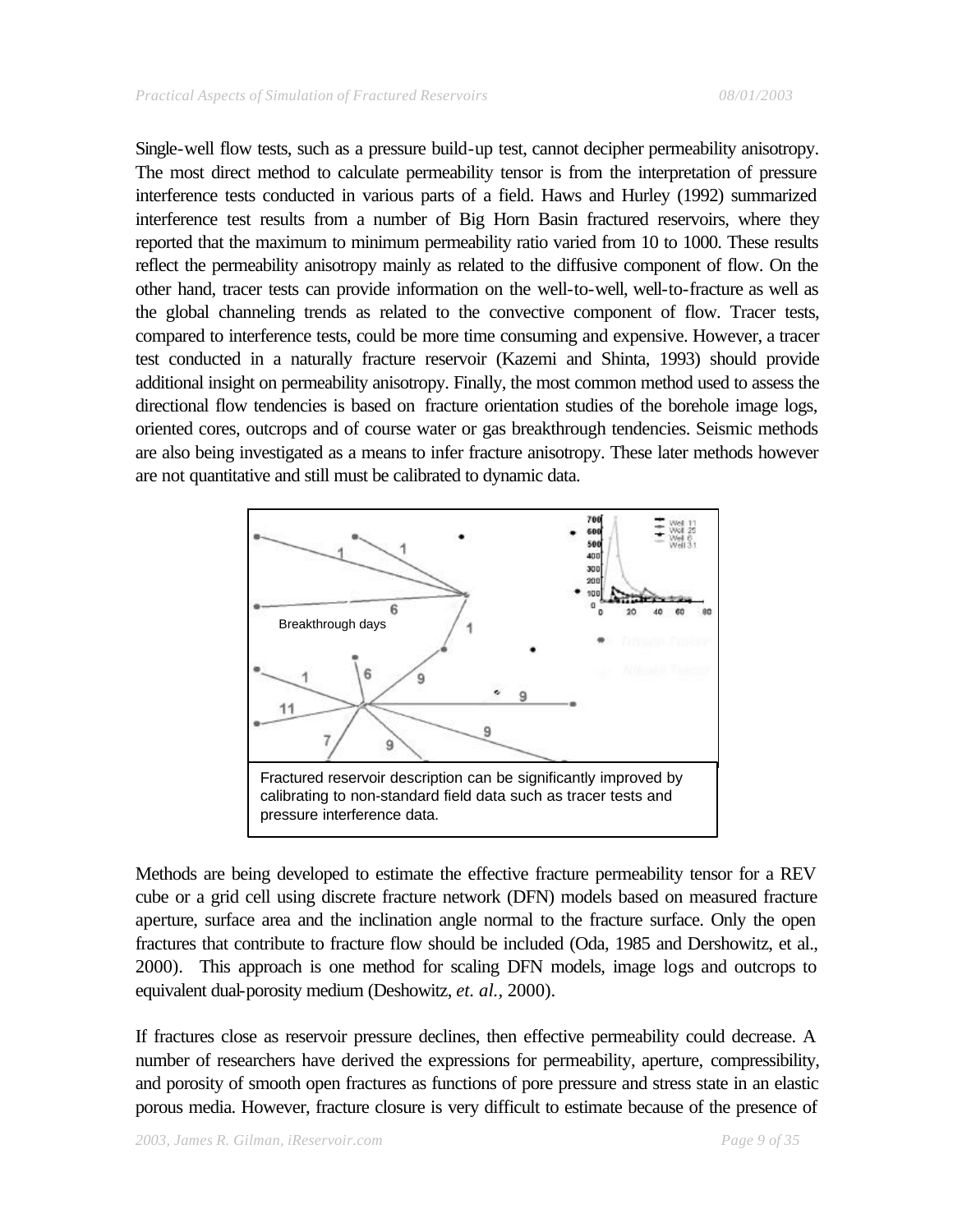filler material, or complex stress states of the reservoir. Also at large flow rates, the onset of turbulent flow can create additional pressure drop causing an apparent reduction in permeability. Step rate tests may be required to determine if turbulent flow is important.

Fracture porosity calculations require an estimate of fracture spacing and width, which can be obtained from cores, image logs and outcrops. The local porosity calculated for an individual fracture would essentially be 1.0; however, when calculated with respect to the bulk rock volume in a REV, fracture bulk porosity is quite small (<1.0%). In addition to cores and logs, one can in theory use the effective permeability and fracture spacing results from pressure buildup tests to estimate fracture porosities (Kazemi and Gilman, 1993).

For reservoir characterization and flow modeling, fracture porosity needs to be estimated at all well locations and distributed in the 3-D space. Typically, we do not have image logs or cores at all wells; therefore, we need to estimate porosity from conventional logs (*e.g.* Iwere, 2002) and develop empirical relations to relate fracture porosity to other static information such as flexure, lithology, and other intrinsic and extrinsic rock mechanical characteristics. Researchers have also estimated fracture porosity (and permeability) based on fracture-scaling fractals in terms of fracture width and/or length (*e.g.* Hossain, *et. al.* 2002; Gale, 2002). Under these assumptions, the fracture total permeability is dominated by the largest fracture permeability.

In addition, to the conventional reservoir parameters (porosity, permeability, compressibility, etc. for both fracture and matrix), an additional parameter, the shape factor, is needed for fluid transfer calculation between the matrix and fracture network. This parameter is often represented by the symbol 's in units of ft<sup>-2</sup>. This term is best understood from the Warren and Root paper (1963) in which they idealized the system as a stack of "sugar-cubes".

There has been much discussion about the physical meaning and the functional form of the shape factor. From a practical view, it is a second order, distance-related, geometric parameter that is used to calculate the mass transfer coefficient between matrix blocks and surrounding fractures. Shape factor is a function of fracture spacing (or intensity), and is not inherently a time-dependent parameter, but several authors have attempted to treat it as such. Ideally, the shape factor could be calculated from pressure build-up data. Several expressions describing the shape factor have been presented in the literature and some are summarized here.

The pseudo-steady state, analytically derived expression for the shape factor (Kazemi and Gilman, 1993, Chang, 1993, Zimmerman, 1993, Lim, 1995) in terms of fracture spacing (L) in the x, y, and z directions is:

$$
\mathbf{s} = \mathbf{p}^2 \left( \frac{1}{L_x^2} + \frac{1}{L_y^2} + \frac{1}{L_z^2} \right) \tag{1}
$$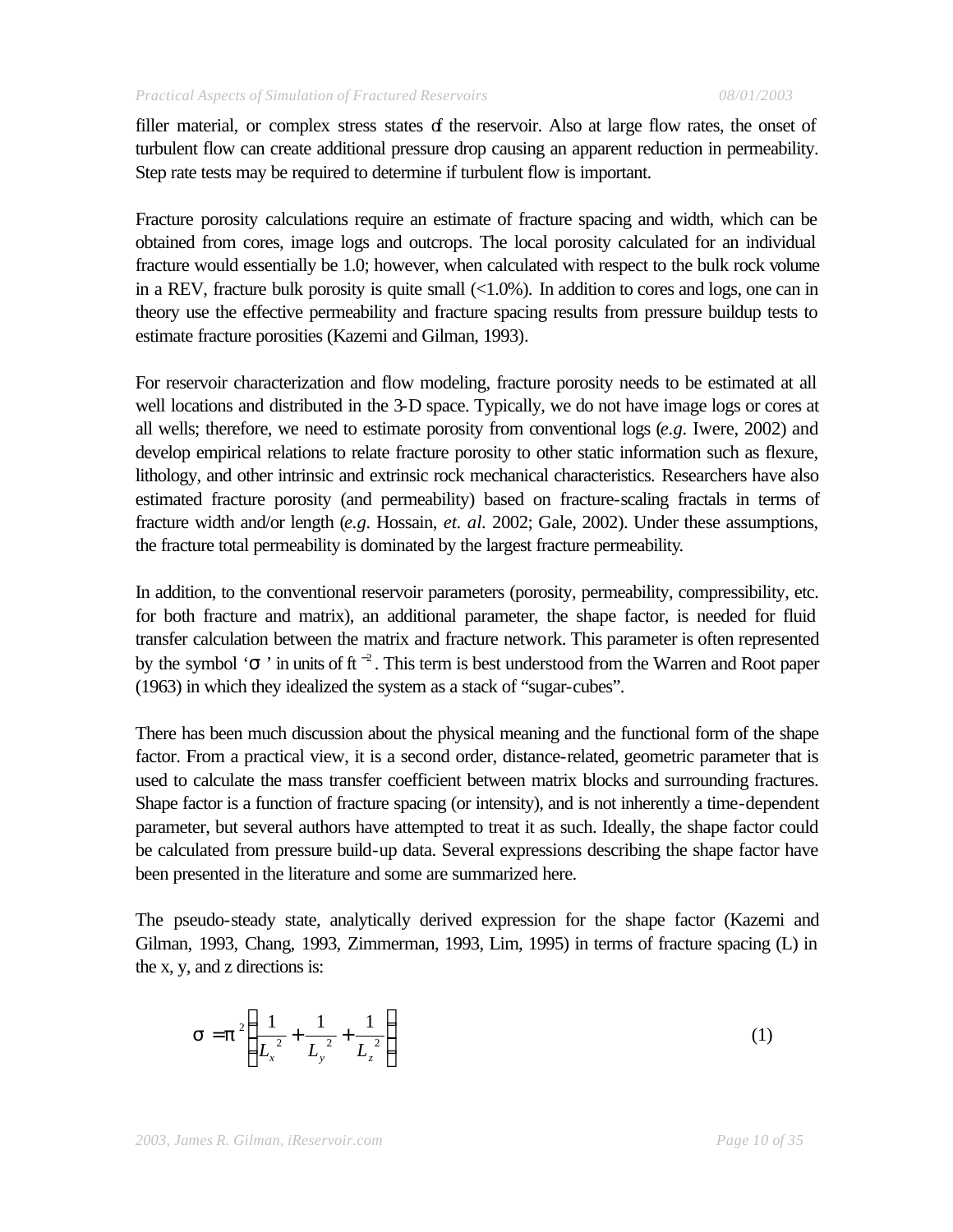while the pseudo-steady state, numerically derived expression for shape factor (Kazemi, 1976, Kazemi and Gilman, 1988) has a coefficient of 4 rather than  $\pi$ . A transient state, analytically derived shape factor was given by Penuela, et al., 2002, but is not generally used in field scale simulations.

A generalized shape factor based on water imbibition experiments (Kazemi, et al., 1992, Zhang, et al., 1996) is:

$$
\mathbf{S} = \frac{1}{V} \sum_{i=1}^{I} \frac{A_i}{d_i} \tag{2}
$$

In the above equation,  $A_i$  designates the area of the exposed fracture surface *i* for the given matrix block with a volume V,  $d_i$  is the distance from the center of the block to surface  $i$ , and *I* is the number of exposed fracture surfaces. This equation is also the most general form for upscaling from complex fracture patterns (*e.g.*, DFN network models) to equivalent dual-porosity media for both single- and multi-phase flow.

In practice, shape factor is often considered a history matching parameter, but it is best to start with the above equations using the best estimate of the fracture spacing. The shape factor can vary over the computational grid and is only considered a constant over the REV. Note that the numerical models do not actually require any discrete representation of matrix "sugar cubes". The idealization of sugar cubes is just an artifact for discussion similar to the bundle of capillary tubes idealization used for a single-porosity media. The dual-porosity models are "simply" two overlying porous media with a transfer term directly proportional to shape factor.

As pointed out by Kazemi and Gilman (2003), the power law fractal model can eliminate the need for measuring fracture spacing (Gale, 2002) because for a given fracture aperture  $w_f$  the average spacing is  $1/F(w_f)$ . This method may be a good way to estimate the smallest dimension of the matrix blocks in a fractured reservoir.

Ideally, the shape factor could be calculated from pressure build-up curves for various wells in the field under study. Theoretically, such curves develop two parallel straight-line segments, indicative of dual-porosity behavior (Warren and Root, 1963). The build-up time at the inflection point, on the transition segment between the early and late straight line build-up segments, is related to shape factor and depends on two dimensionless parameters, the storativity and the inter-porosity flow, *w* and *l* , which are defined as:

$$
w = \frac{(fc_{t})_f}{(fc_{t})_f + (fc_{t})_m}
$$
 (3)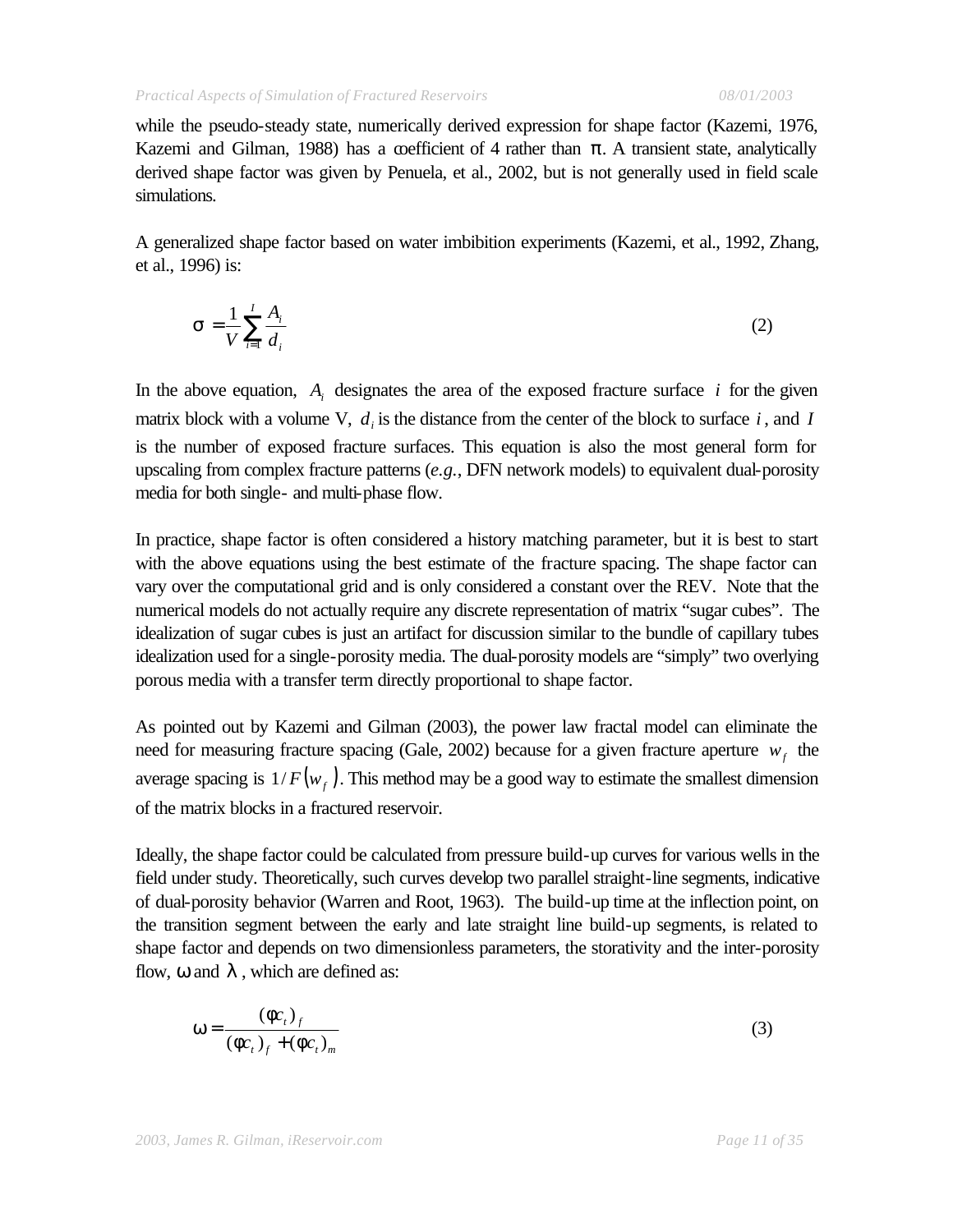*Practical Aspects of Simulation of Fractured Reservoirs* 

$$
08/01/2003
$$

$$
I = \frac{\mathbf{S}k_m r_w^2}{k_e} \tag{4}
$$

The inflection point on the transition between early and late straight-line flow periods depends on the shape factor according to the following relation (time is given in hours):

$$
\Delta t^* = \frac{-({\bf f m}_t)_f \ln(w) r_w^2}{0.0002637 \, I k_e} \tag{5}
$$

In the above equations,  $k_e$ , is the effective permeability of the fractured system as calculated from the slope of the build-up curve. The vertical pressure separation  $(\delta p)$  between the two parallel lines is related to ω. Often the customary two straight-line segments do not appear on the pressure build-up curve because of well bore storage or boundary effects; therefore, shape factor cannot be calculated from the test. The time equation given above shows the short time frame for transition to occur in systems with moderate compressibility. Also non-uniform fracturing complicates the transition period. However, the magnitude of effective permeability compared to only the matrix (core) permeability gives an indication of the relative importance of fractures. Fractures must be well connected to give effective permeability much greater than matrix permeability. If the dual-porosity response is not seen, shape factor will need to be inferred from other information (*e.g.* image logs).

#### **Continuum Representation of the NFR Flow Equations**

Fluid flow modeling is a most important aspect of the process to decipher the role of natural fractures in reservoir performance, and it is the primary method for optimizing hydrocarbon recovery from the reservoir. For large-scale numerical simulation of petroleum reservoirs, dualporosity / dual-permeability models are the most widely used idealization. These idealizations have been found to reproduce the behavior of many systems and are a very practical method for large-scale simulation. The industry has used dual-porosity and dual-permeability models to history match numerous fractured reservoirs over many years of history and to predict future performance. In these models, the fracture network is assumed to be well connected and is treated as an equivalent porous medium described by its porosity, permeability (often highly directional), relative permeability, capillary pressure, etc. These properties can vary widely throughout the reservoir. However, this idealization leads to a number of issues in regard to representing the fracture-matrix exchange.

Gilman and Kazemi (1988) and other authors have presented several fracture-matrix arrangements for idealizing dual-porosity flow in naturally fractured reservoir. These idealizations were devised with the goal of developing computationally efficient models and are thought to preserve the salient petrophysical characteristics and the dominant fluid flow features of NFR. These models simplify the complexity of the real fracture network and its connection to the matrix,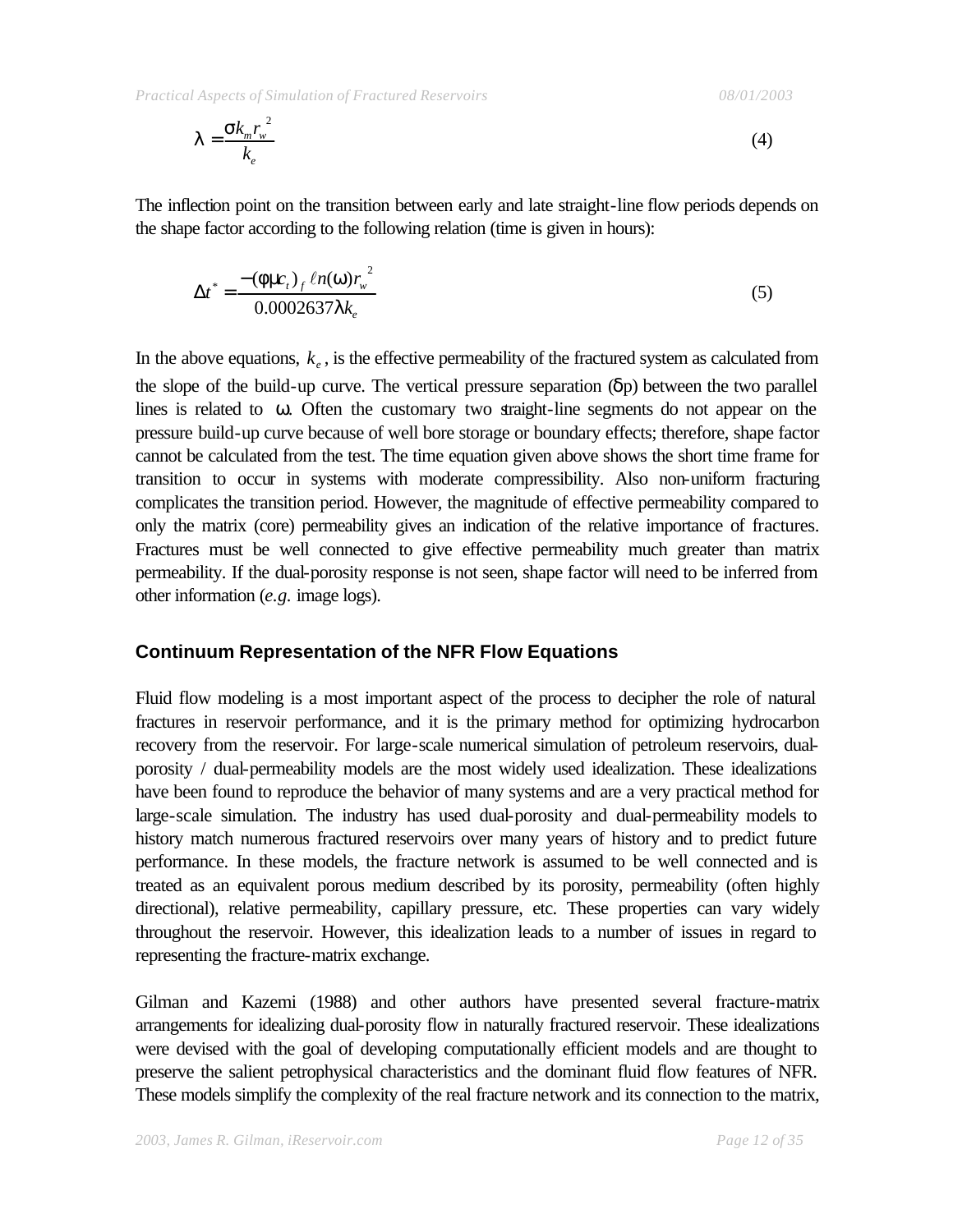but the end product is thought to represent flow in an actual reservoir if consistent mathematical and petrophysical parameters are input into the models.

Three approaches are commonly used to model field-scale fluid flow in naturally fractured petroleum reservoirs. The first approach is a dual-porosity (DP) idealization of the reservoir, where a typical representative elementary volume (REV) of reservoir rock is idealized to contain a large number of equal size matrix blocks separated by interconnected fracture planes. This model is often referred to as the sugar-cube model, where the sugar cubes represent the matrix blocks and the spaces between the sugar cubes represent the fractures. In the numerical simulation of flow, an individual sugar cube is not treated as a discrete grid cell. Instead, for a given grid cell or REV, the set of all interconnected fractures are lumped into one continuum called fracture while the collection of all matrix blocks is lumped into another continuum called matrix. In dual-porosity modeling, the fractures are interconnected as a continuum and form a flow network connected to the well bore. The matrix blocks, on the other hand, are presumed not to interconnect; therefore, there is no matrix-to-matrix flow, but there is matrix-to-fracture flow. The dual-porosity models generally ignore any viscous displacement from the matrix, but methods have been developed (Gilman and Kazemi, 1988) to account for this displacement mechanism. Also gravity effects are generally approximated by a segregated fluid assumption similar to the vertical equilibrium option provided in many single-porosity simulators.

The second approach is a dual-porosity/dualpermeability (DP/DK) idealization of the reservoir, where, contrary to the dual-porosity case, the matrix blocks also communicate with each other; therefore, there is matrix-to-matrix flow in addition to matrix-to-fracture flow. A very pragmatic approach to fluid flow modeling of fractured reservoirs is to assume that the reservoir is composed of a set of vertical columns of matrix blocks surrounded by interconnected vertical fracture planes. These fractures, in the map view, form a two-dimensional network. This approach is a sub-set of the classical dual-porosity/dualpermeability model. Vertical and sub-vertical tension and shear fractures (usually in conjugate



pairs) are created in reservoirs as a result of earth stresses. Also, the digenetic changes in the fractures pore space, such as mineral deposition, creates vertical connection between matrix blocks that could lead to film flow of oil between matrix blocks. In the case of multi-phase flow, the fluid density differences create significant gravity forces in the vertical direction, which induce gravity drainage in the matrix. The capillary pressure forces, interact with the gravity force to enhance or oppose matrix drainage.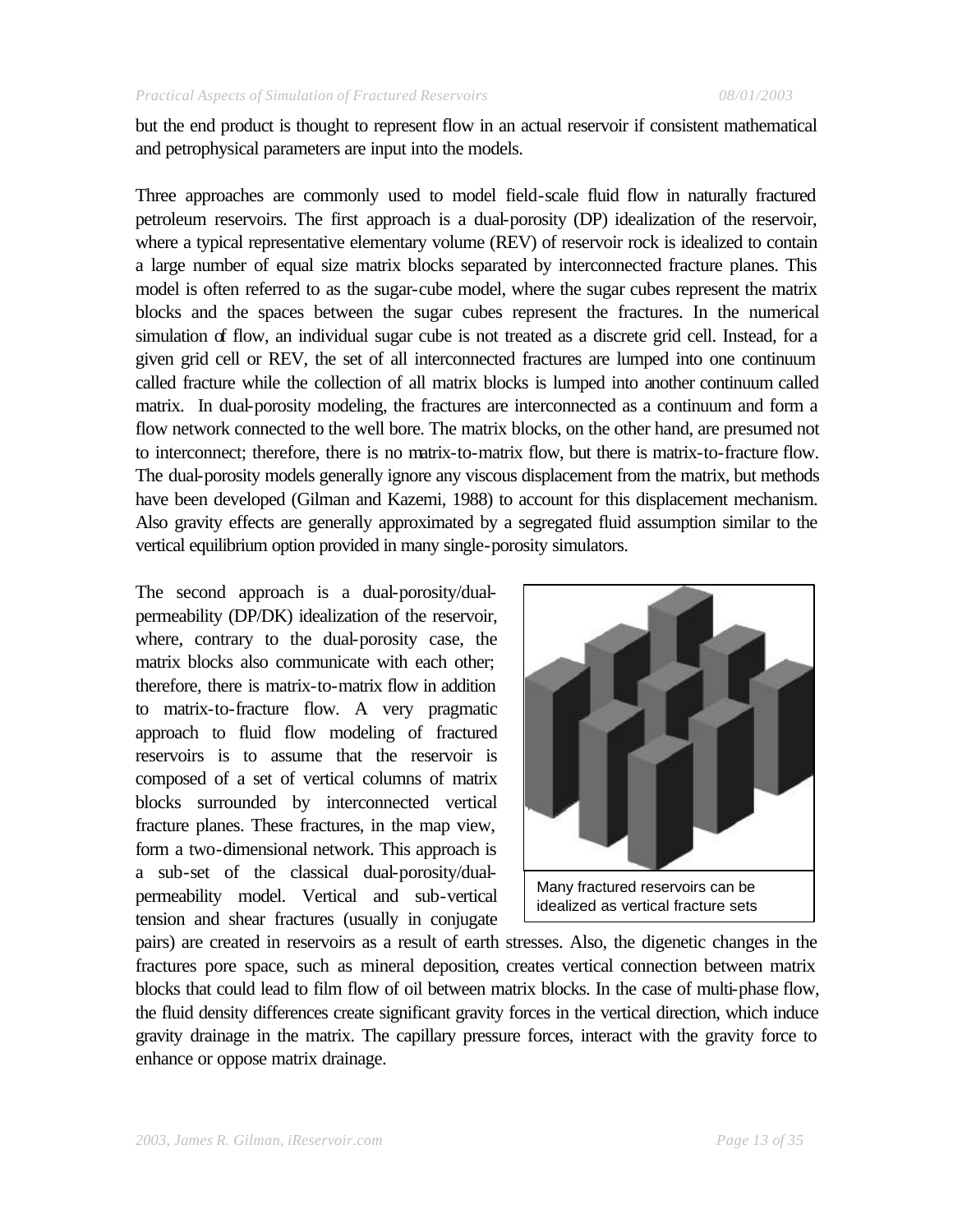The third approach, the discrete fracture network (DFN) flow modeling, is the most recent method, which relies on three-dimensional spatial mapping of fracture planes to construct an interconnected network of fracture surfaces. Any three-dimensional reservoir rock volume, bounded by fracture planes, is, therefore, a matrix block. Contrary to the dual-porosity/dual permeability flow modeling, the DFN approach requires very precise description of fracture network in terms of geometry, conductivity, and connectivity. However, the models have been largely applied in single-phase systems (*e.g.*, aquifers) because of the large computational effort required. Recently, however, emphasis has been placed on the use of the DFN models for upscaling geologic information to the dual-porosity fluid-flow simulation (Bourbiaux, et al., 1999; Dershowitz, et al., 2000). DFN-based models are currently impractical for field-scale simulations of petroleum reservoirs for the following reasons:

- The total number of fracture elements is too excessive for modeling flow in each individual fracture.
- The flow network, consisting of discrete fracture elements in the three-dimensional space, is very difficult to describe reliably, and
- The inter-porosity flow between the matrix and fracture adds much additional complexity because it requires extensive computation that has not been adequately developed for multi-phase, large scale modeling.

For field-scale simulation, dual-porosity/dual-permeability approaches mean that we must average flow behavior over a large volume. This creates special limitations in representing the flow in the fractures and from matrix-to-fractures. The following discussion addresses that averaging by presenting the basic equations for some important recovery process in NFR. The finite difference form is for that of fracture-matrix fluid transfer which is often the constraining condition in regard to efficient recovery in NFR. These equations approximate the proper physics, and so the issue is finding the correct average properties to input into the large-scale models. The most pragmatic approach is to use some sort of static averaging (upscaling) to represent the static variables like shape factor and absolute permeability. These are variables, which in theory, do not depend on the recovery process. Relative permeabilities and capillary pressures are then the parameters that can be used to upscale and approximate the recovery process dependent flow behavior.

In purely single-phase depletion, the dominant recovery mechanism is fluid expansion. In practice, this occurs normally as the first stage of reservoir operations, and fluid recoveries are typically quite low (except for gas systems). In single-phase depletion, oil or gas recovery rate can be much greater in NFR compared to unfractured reservoirs because the high permeability fracture network undergoes rapid depletion and provides large surface areas for reservoir fluid in the lowpermeability matrix to expand into the fractures. In multi-phase depletion, fracture flow can lead to free gas flow in the fractures, which, in turn, could invoke gravity drainage of oil from the matrix—leading to very high oil recoveries if the gas-oil gravity drainage process is managed properly.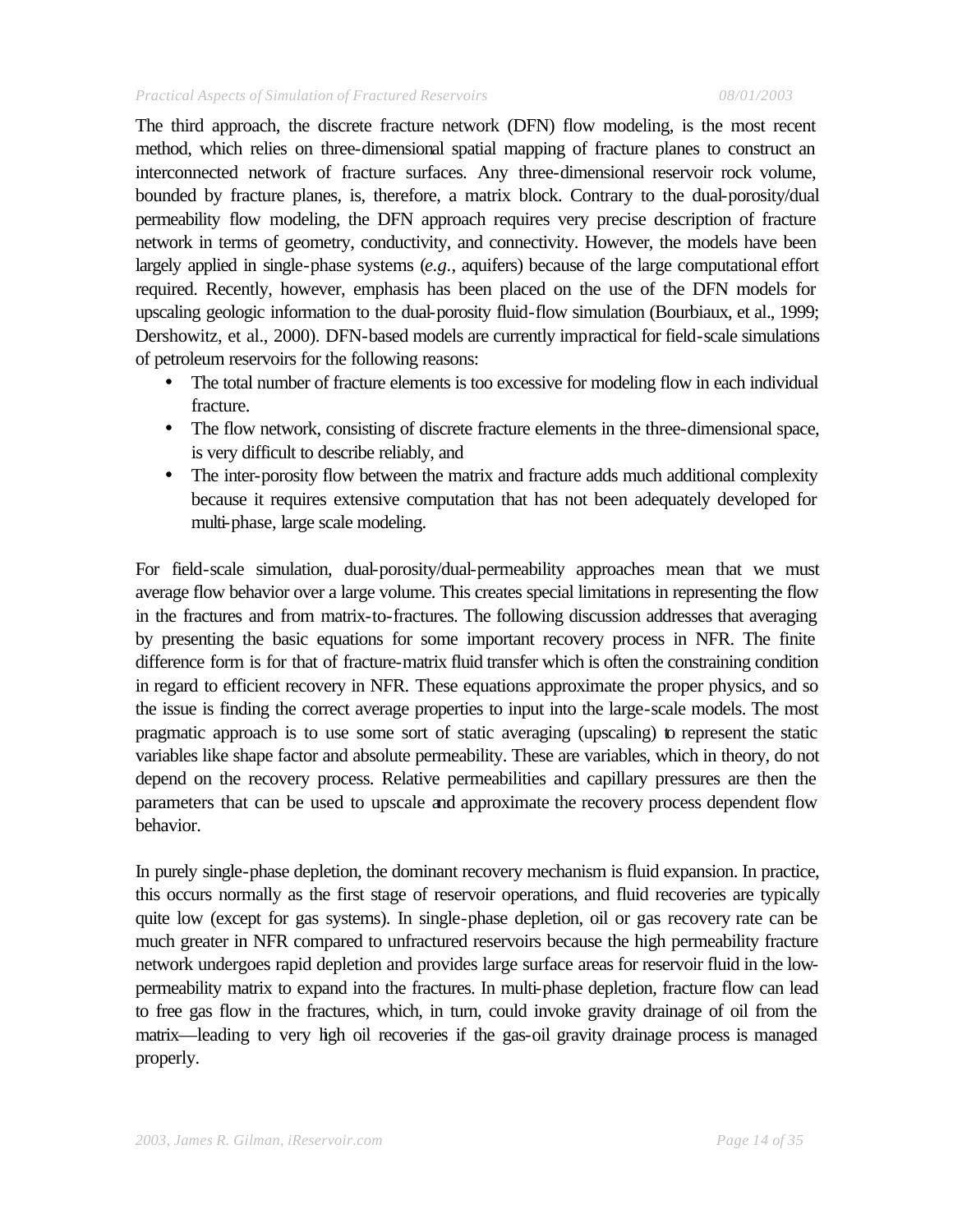*Practical Aspects of Simulation of Fractured Reservoirs 08/01/2003*

The equations for a single-phase, dual-permeability model is presented below. The first equation represents the flow in the fractures in addition to a term for flow contribution from the matrix. The second equation represents flow in the matrix. The first term is dropped from this second equation for dual-porosity flow.

$$
\nabla \bullet \left( \frac{k_f}{m} \nabla p_f \right) - \frac{\mathbf{sk}_m}{m} \left( p_f - p_m \right) + q_f = \mathbf{f}_f c_{tf} \frac{\partial p_f}{\partial t} \tag{6}
$$

$$
\nabla \bullet \left( \frac{k_m}{m} \nabla p_m \right) + \frac{\mathbf{S}k_m}{m} \left( p_f - p_m \right) + q_m = \mathbf{f}_m c_m \frac{\partial p_m}{\partial t} \tag{7}
$$

These equations are commonly discretized in finite-difference form and solved for fracture and matrix pressures at all grid blocks and a given time step (*e.g*., Kazemi and Gilman, 1993). A one-dimensional, single-phase oil fluid-expansion finite difference form for fracture-matrix transfer is:

$$
\boldsymbol{t}_{o} = 0.001127 \frac{\mathbf{S} V k_{m} k_{ro}}{B_{0} \mathbf{m}_{o}} (p_{om} - p_{of})
$$
\n(8)

From these equations one can see that the important parameters that affect the rate of matrixfracture fluid transfer during depletion to be shape factor, *s*, matrix fluid mobility, (*i.e.*  $k_m k_{r_o}/m_b$ for oil), and fracture-matrix pressure difference,  $\left( p_m - p_f \right)$ .

Solution of these single-phase equations for low compressibility flow shows that in an ideal closed radial reservoir, producing under constant bottom-hole pressure depletion, a double exponential flow rate decline can develop. Chen, *et al*., (1986) showed the exponential decline characteristics of a number of Austin Chalk wells. A plot of *ln*(*q*) versus time should give a straight line during exponential decline. A plot of flow rate versus cumulative recovery also gives a straight line during exponential decline.

Satman (1985) derived equations for the initial flow rate and for the slope of the exponential recovery lines as a function of the inter-porosity parameter, *l*. Because of the small volume of fluid in the fractures, the initial period may be very short and therefore impractical to measure. For large  $\lambda$  (> 16  $r_w^2/r_e^2$ ) only a single straight line will develop because of the nearly instantaneous pressure equalization between the fracture and matrix. The reservoir then responds like an unfractured reservoir with a permeability equal to  $k_e$  and porosity-compressibility equal to that of the total system. For highly fractured systems with moderate to good matrix permeability ( $\sigma$ k<sub>m</sub> >  $0.1$   $md-ft<sup>-2</sup>$ ), only one straight line will develop.

In theory, Satman's equations could be used with decline curve analysis to determine reservoir properties for the fracture-matrix system (Chen, *et al*. 1986). In practice this is very difficult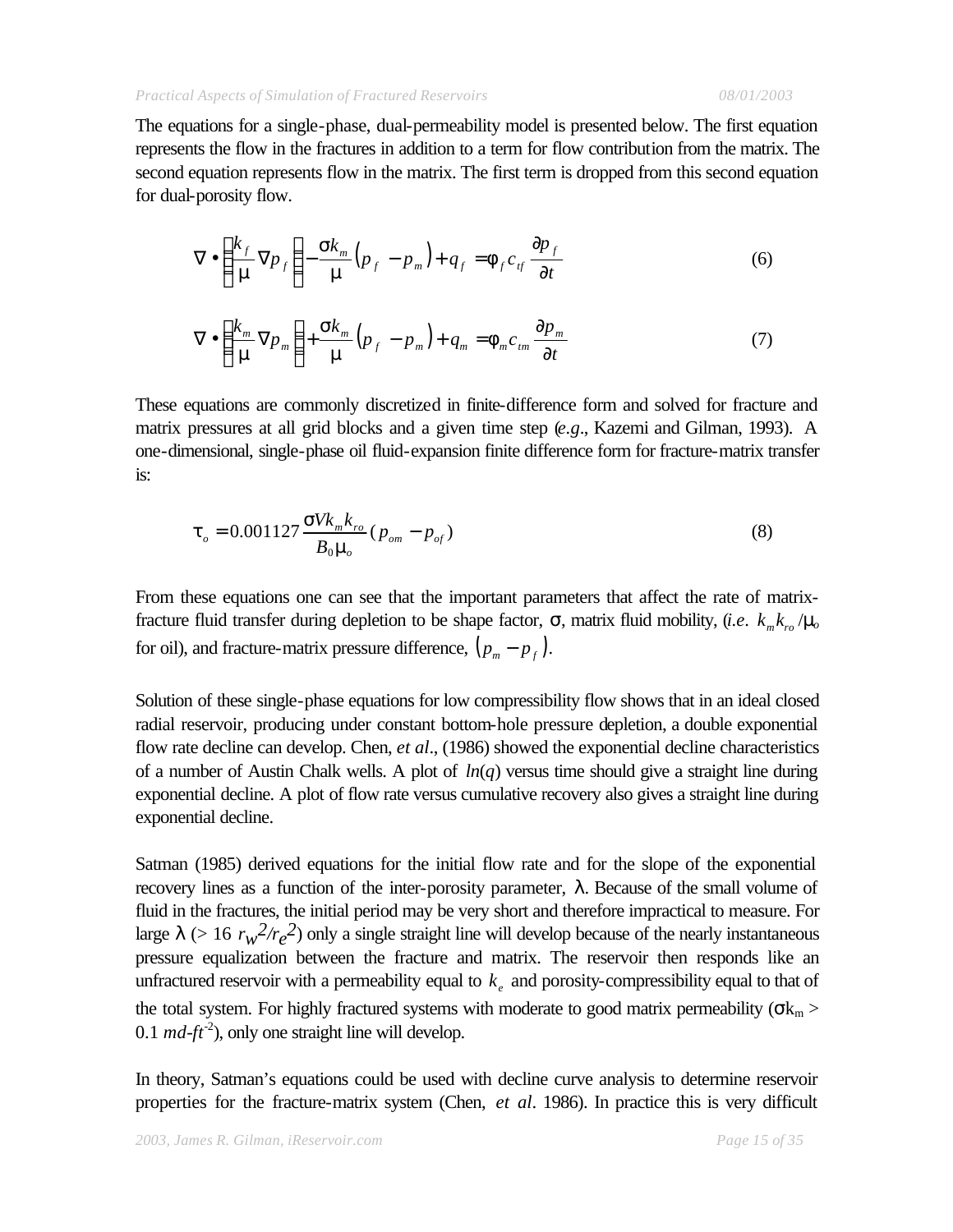because of variations in bottom-hole pressures, multiphase-flow, offset well interference effects and the long production times required to obtain both exponential decline periods. Also, numerical simulation has shown that the first line is very short lived and the slope is affected by matrix-fracture flow. Therefore, fracture properties are very difficult to determine from decline curve analysis. However, long-term rate and pressure decline can be used with conventional reservoir depletion analysis to determine the effective permeability and total pore-volume of the system (fracture and matrix). The magnitude of effective permeability compared to only the matrix (core) permeability gives an indication of the relative importance of fractures. The above equations show how high fracture intensity (large  $\sigma$ ) can lead to efficient depletion of fractured systems with low matrix permeability.

Water imbibition has proven to be an effective recovery mechanism in some NFR. Imbibition in reservoir rock is the process in which water is drawn into a reservoir rock by the action of the capillary forces. This is similar to water rising in a capillary tube when one end of the tube is immersed in a tray of water. The following quasi-linear partial differential equation represents the one-dimensional imbibition processes. Here viscous and gravity flow terms are neglected.

$$
\frac{\eta}{\eta_x} D \frac{\eta_s}{\eta_x} = \frac{\eta_s}{\eta_t} \tag{9}
$$

 $D$ , the capillary "diffusion" coefficient, has units of length<sup>2</sup>/time and is given by

$$
D = \frac{k k_r}{\text{fm}} \frac{\text{N} p_c}{\text{m}} \tag{10}
$$

Mattax and Kyte (1962), through experimental investigations, found that recovery in such systems could be scaled through the following dimensionless time:

$$
t_D = \left[ \sqrt{\frac{k}{f}} \left( \frac{g}{mL^2} \right) \right] t \tag{11}
$$

This equation shows that recovery is inversely proportional to the matrix block size squared,  $L^2$ . Capillary pressure is indirectly incorporated in the above equation through the interfacial tension, γ , permeability and porosity terms. The above equation can be rewritten in terms of shape factor, σ, by replacing  $1/L^2$  with σ as shown in Kazemi, *et al.* (1992) and Zhang, *et al.* (1996).

The experimental data generated by Mattax and Kyte can be described by an exponential time function that indicates fractional oil recovery is inversely proportional to the square of the matrix block size. Kazemi, *et al*. (1992) provide an analytical solution for one-dimensional flow in a fractured systems using such exponential relations. These relations can provide a quick screening tool for scaling laboratory results to field performance.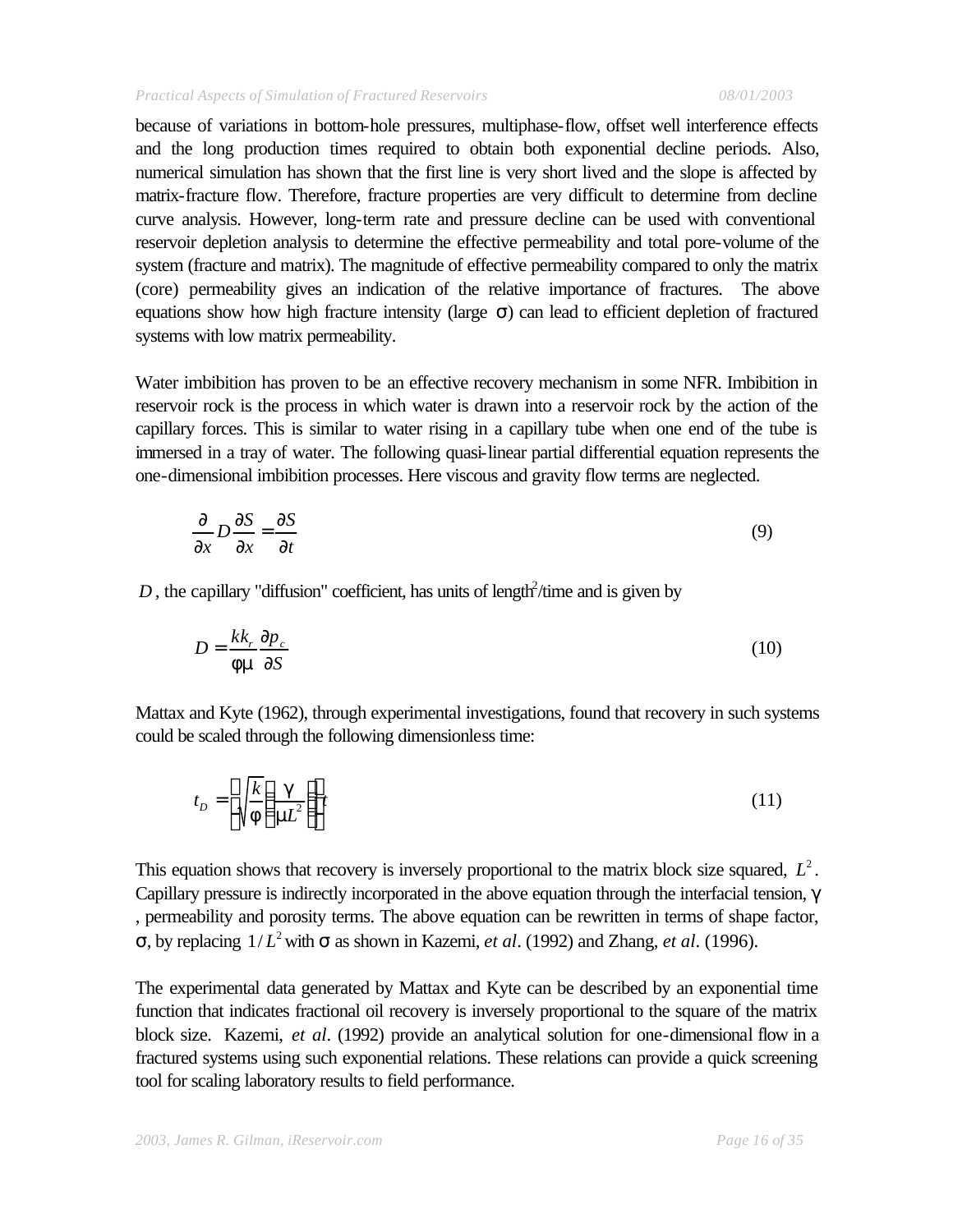The important parameters affecting oil recovery from water imbibition are shape factor, capillary pressure and oil mobility,  $kk_{r0}/m$ . Specifically, oil rate is greater as permeability increases and matrix block size decreases (fracture intensity and shape factor increases). Recovery rate also increases as oil relative permeability increases making it easier for water to imbibe and oil to flow out. Higher capillary pressure increases rate of oil recovery through increased imbibition force. NFR that have undergone waterflood or strong aquifer drive include the Fahud Field (O'Neill, 1988), Ekofisk Field (Hallenbeck et al., 1991), Midale Field (Beliveau, et al., 1993) Ezzaouia Field (Gilman et al., 1996), and Ghawar Field (Phelps and Strauss, 2002). The more than 30% recovery from the Ezzaouia Field is a case that illustrates the effectiveness of water imbibition dominated recovery in some NFR.

The finite difference form for imbibition in a single grid block without gravity reduces to:

$$
\boldsymbol{t}_{o} = 0.001127 \frac{\mathbf{s} V k_{m}}{B_{0}} \left( \frac{1}{(\mathbf{m}/k_{r})_{wf} + (\mathbf{m}/k_{r})_{om}} \right) (p_{\text{cvom}} - p_{\text{cwof}}) \tag{12}
$$

which again approximates the partial differential equations.

In some highly fractured reservoirs, the gravity drainage rate in a gas-oil system can be approximated as a one-dimensional solution. In one-dimensional gravity drainage in a porous media, the time rate of change in elevation of a constant saturation oil "shock" front (that is, the gas-oil frontal velocity in *ft* / *day* ) is given by the following equation (Dykstra, 1978; Richardson, 1989):

$$
\frac{\eta_z}{\eta_t}\bigg|_{S_o} = \frac{7.83 \times 10^{-6} k_v \Delta r_{og}}{fm_o} \frac{\eta k_{ro}}{\eta S_o}\bigg|_{S_o}
$$
\n(13)

Solution of this equation for a simple 1-D homogeneous system shows that the assumption of vertical equilibrium in the matrix rock is overly optimistic. Therefore the methods used to calculate the gravity term in dual-porosity models should be used with caution.

For the above equation, the frontal velocity can be converted to gas-induced gravity drainage oil rate by multiplying it by the cross-sectional area perpendicular to the flow direction. The important parameters affecting gravity drainage rate are vertical permeability, density difference, and oil mobility. Fractured systems in which gas filled vertical fractures surround a vertically

continuous matrix can be represented by this equation. The above equation ignores capillary pressure. Capillary pressure has minimal effect on early rates, but can cause

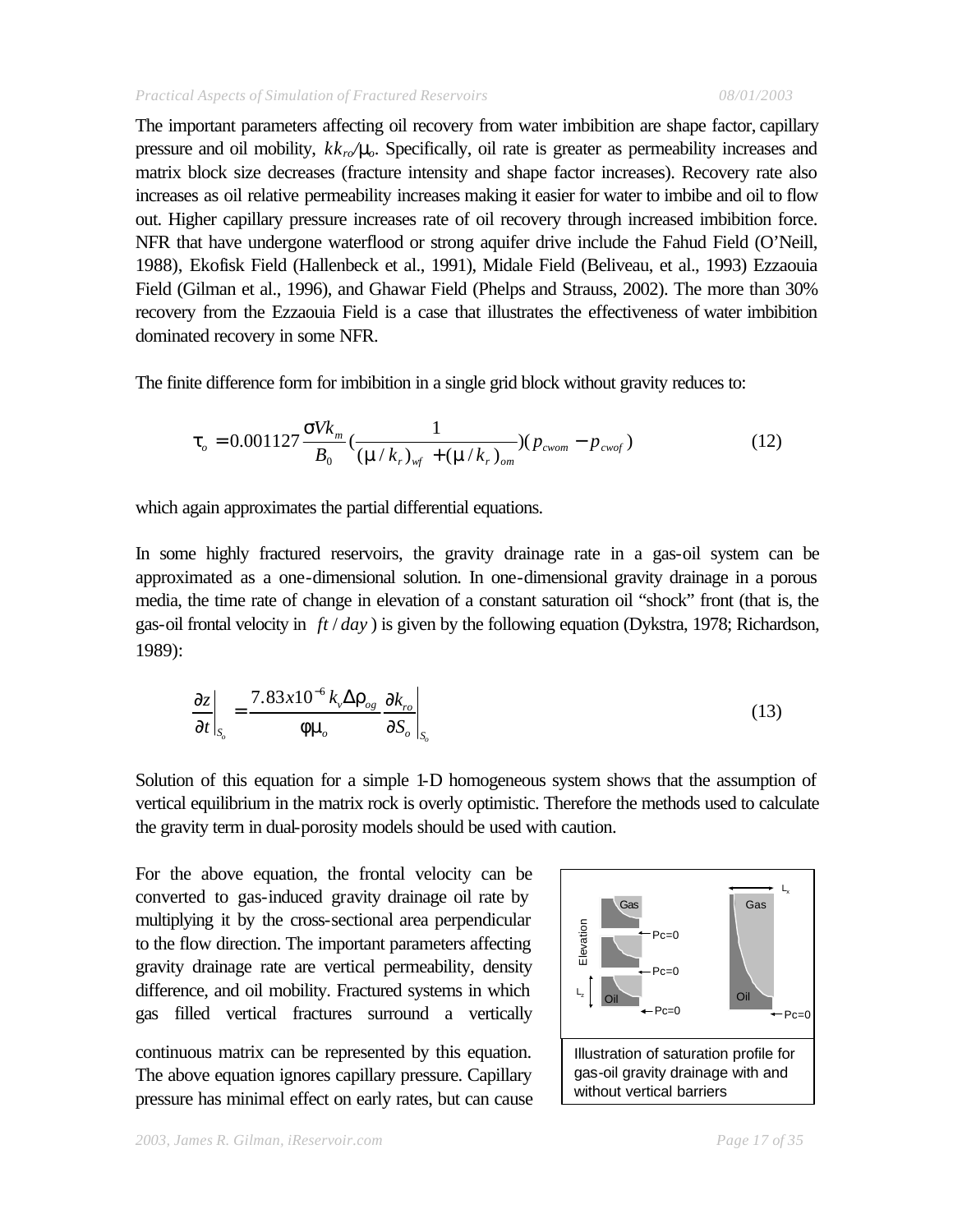hold-up of oil above barriers or horizontal fractures. Permeability variations can affect early drainage rate, but a harmonic average permeability can give a reasonable approximation to the drainage behavior over a limited permeability range. Simulation shows that for matrix block radii of 10's of ft, there is no difference in recovery, showing the insensitivity of this system to fracture spacing. Because the flow is vertical, the areal spacing of the fractures should not be expected to have any effect. (Fracture intensity will however, significantly affect the rates and coning tendency of producing wells with regard to the fracture network). Adding vertical barriers across a matrix column would appear to initially increase drainage rate, because each isolated region can feed into the fractures rather than just flowing vertically through the entire matrix column. However, in actuality, oil will resaturate the lower matrix as drainage occurs, and thus the system with barriers actually drains more slowly. Also, for a case with large capillary pressure and vertical barriers, capillary holdup above the barriers causes long-term recovery to be reduced.

A commonly used finite-difference approximation to calculate the gravity drainage rate, in STB/D, for the dual-porosity idealization and negligible capillary pressure is based on the concept of vertical equilibrium as given by:

$$
\boldsymbol{t}_{o} = 0.001127 \frac{\mathbf{s}_{go} V k_{zm} k_{ro}}{B_{o} \mathbf{m}_{o}} (h_{om} - h_{of} - p_{cogth}) \frac{\Delta \mathbf{r}_{og}}{144}
$$
(14)

Where  $h_{\text{om}}$  is the multiplication product of the mobile oil saturation in a given matrix grid cell and the matrix block height,  $L_z$ . Similarly,  $h_{of}$  is obtained by multiplying the mobile oil saturation in the given fracture cell and  $L_z$ . The shape factor for gas-oil gravity drainage,  $\sigma_{\rm go}$ , needs to reflect the fact that the process of drainage is primarily vertical. It can be given by the following equation:

$$
\boldsymbol{s}_{go} = \frac{2}{L_z^2} \tag{15}
$$

Because the oil height terms are proportional to  $L_z$  and  $\sigma_{\rm go}$  is inversely proportional to  $L_z^2$ , the drainage rate becomes inversely proportional to  $L_z$ . Here  $L_z$  could be greater than the grid block height and would effectively be the distance between major flow barriers. This form generally over estimates the rate of gravity drainage as previously mentioned.

A more realistic alternative to conventional dual-porosity, pseudo-gravity simulation is to use fine grids and dual-permeability simulation only in the vertical direction and dual-porosity in the other directions. This will provide for a more accurate simulation of the gravity drainage process. Dualpermeability in the vertical direction means that all matrix blocks are allowed to be continuous in the vertical direction. This will then allow oil to drain vertically in the matrix as well as laterally into the fractures. Of course, there is added computational expense because of the dual-permeability approach and the requirement of additional layers.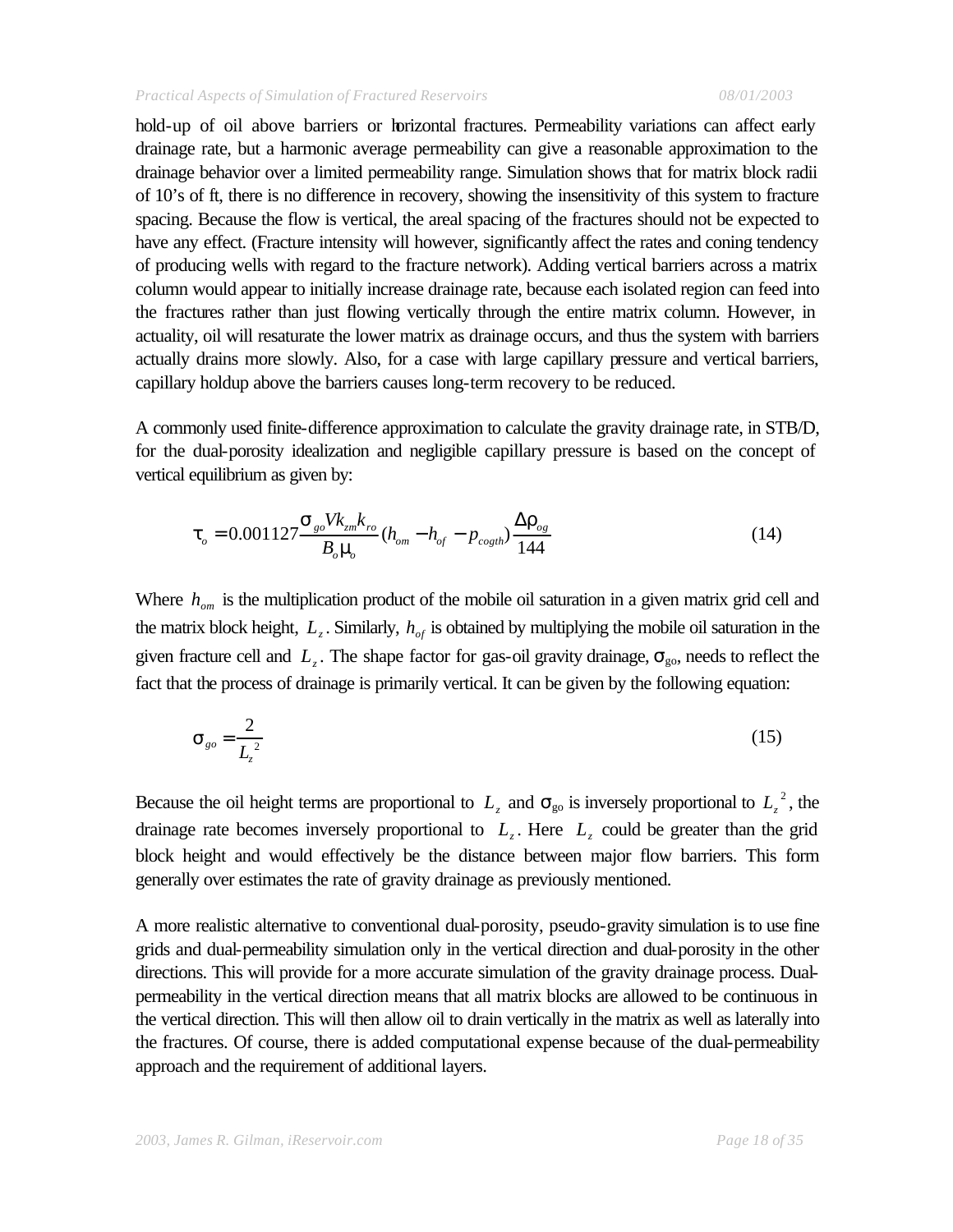A common method of assessing effectiveness of gravity drainage is through laboratory centrifuge experiments, which can be directly upscaled to field behavior. Centrifuge experiments are fast, inexpensive, and highly scalable to field behavior both in time and spatial dimensions (Mattax and Kyte, 1962) and can be readily matched using a conventional field-scale reservoir simulator. Predicting the gas-oil gravity drainage behavior is very difficult without proper laboratory data.

In gravity-dominated recovery from NFR, fractures are used as gas flow conduits to invoke gravity drainage from the matrix by controllably lowering the gas-oil contact in the fractures. This procedure is the basis for the concept of "contact management" in fractured reservoirs, which can lead to one of the most effective improved-oil-recovery techniques for fractured reservoirs (Rothkopf and Wadleigh, 1994). NFR that have undergone gas-oil gravity drainage include the Fahud Field (O'Neill, 1988), the Yates Field (Rothkopf and Wadleigh, 1994), the Haft Kel Field (Saidi, 1996), and the Cantarell Field (Arevalo, et al., 1996). In the Haft Kel Field (Saidi, 1996), the calculated water displacement efficiency, supported by field measurements was only about 17%, whereas the calculated gas displacement efficiency, at a reservoir pressure of 1512 psi, was about 32%.

In three-phase systems, consisting of gas, oil, and water, different portions of a given reservoir could undergo different displacement processes leading to complex flow behavior. This usually happens because of the differences in field operations schemes (*i.e*., water-flooding vs. gas injection) and rock characteristics such as wettability, fracture intensity, permeability variations, layering, structural peculiarities, capillary pressure and relative permeability hysteresis. The oil recovery mechanisms associated with the field characteristics as well as the production schemes in the field are best studied by laboratory experiments and fine-grid numerical simulation. The approximations made by the simulators for coarse-grid full-field models must be verified by these fine-grid studies.

The multi-phase flow equations require the use of relative permeability in both the matrix and fracture. Relative permeability in the matrix is the same as obtained for conventional singleporosity cores (although there is an upscaling issue here because the flow rates are a function of the average saturation in a grid block). On the other hand, fracture relative permeability could be quite different. It is often assumed that fracture relative permeabilites are linear functions of phase saturations. Laboratory experiments have shown this to be true for large fracture sizes  $(> 50 \,\mu m)$ . However, for smaller fractures it has been demonstrated (Maloney, et al., 1997) that relative permeabilities in fractures are non-linear and depend on the fracture flow velocity, direction of flow, and density difference. Other fracture relative permeability concepts have also been presented by a number of authors (*e.g*. MacDonald, *et al*., 1991; Kazemi and Gilman, 1993). There have also been a number of different methods proposed to handle the effect relative permeability for matrix-fracture flow, although the most general method is to use conventional "upstream weighting".

The above discussions refer to water imbibition and gravity drainage, two of the most common methods for enhancing recovery in NFR; however, tertiary recovery, or enhanced oil recovery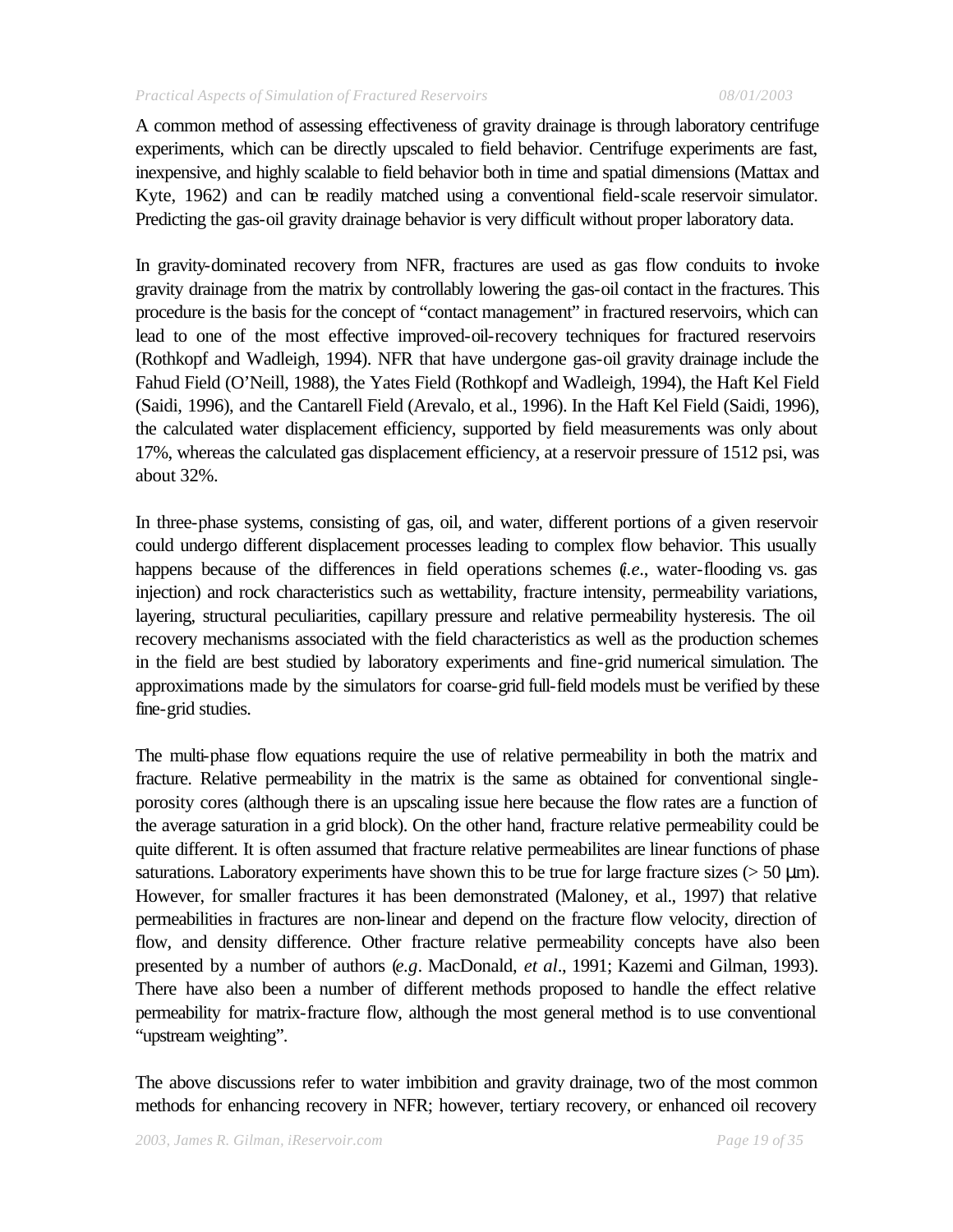(EOR), are processes that produce further additional oil economically over that which can be produced from primary and secondary recovery methods. In NFR, EOR can be viewed as the methods that accelerate oil recovery by altering reservoir fluid and rock properties to better utilize the reservoir's natural energy. The most promising EOR techniques in NFR (Christiansen, *et al*., 1989) include  $CO<sub>2</sub>$  (Beliveau and Payne, 1993; Malik and Islam, 2000), heat (Reis and Miller, 1995), surfactants (Chen, *et al*., 2001), and polymers (Sydansk and Moore, 1992).

### **Addressing Issues of Scale**

Fracture characterization often deals with discrete fracture information such as transmissivity, size, orientation, location, and spacing; while for large-scale simulation we need average fracture network properties such as conductivity, intensity, anisotropy, and storage capacity. Although this talk does not directly address the reservoir characterization issue, a brief discussion of upscaling and averaging is warranted. Methods for determining the average data are a major issue. The main question is whether we can determine this average data from rock measurements alone (*i.e.*, without history matching past performance).

Because heterogeneity characteristics are generally measured at small scales (centimeters), as in core plugs, there is a need to upscale such measurements to the scale of computation, *i.e.*, the grid dimension in geologic models (meters) or reservoir models (decimeters). In fact, in the continuum approach of fluid mechanics (Royer, et al., 2002), the flow problem is transformed from the microscopic level to macroscopic scale at which the problem is expressed in terms of averages of the microscopic quantities. The need to know the exact local characteristics of the whole domain is circumvented by the use of these average quantities, which are taken over a representative elementary pore volume (REV). The size of the REV must be larger than the heterogeneity size and much smaller than the macroscopic length scale (e.g., well spacing).

What properties should be used in a grid block of several thousand cubic feet in volume? If we could describe the fractures in detail, then fracture porosity could be directly described. But the fracture distribution may be fractal in nature, with the smallest fractures approaching the size of matrix pores. In a dual-porosity model it is likely that some of these smaller fractures should be grouped into what we call "matrix". Fracture network permeability is again a composite of all the fractures making up the network. Because we could never hope to measure the apertures, roughness, and connections, fracture permeability is best determined by direct measurements (e.g., pressure testing) and then correlated to static data that can be distributed in 3D. Fracture network permeability is often assumed to be the permeability in excess of the matrix contribution.

Reservoir flow properties, such as permeability, calculated from pressure transient well tests in heterogeneous porous media are generally non-unique lumped averages (Herweijer, 1997). The reason for this is that pressure transient tests are based on diffusive character of flow. On the other hand, the flow tests that rely on the convective character of flow (e.g., tracer tests) could lead to the delineation of reservoir heterogeneity in a somewhat broader sense.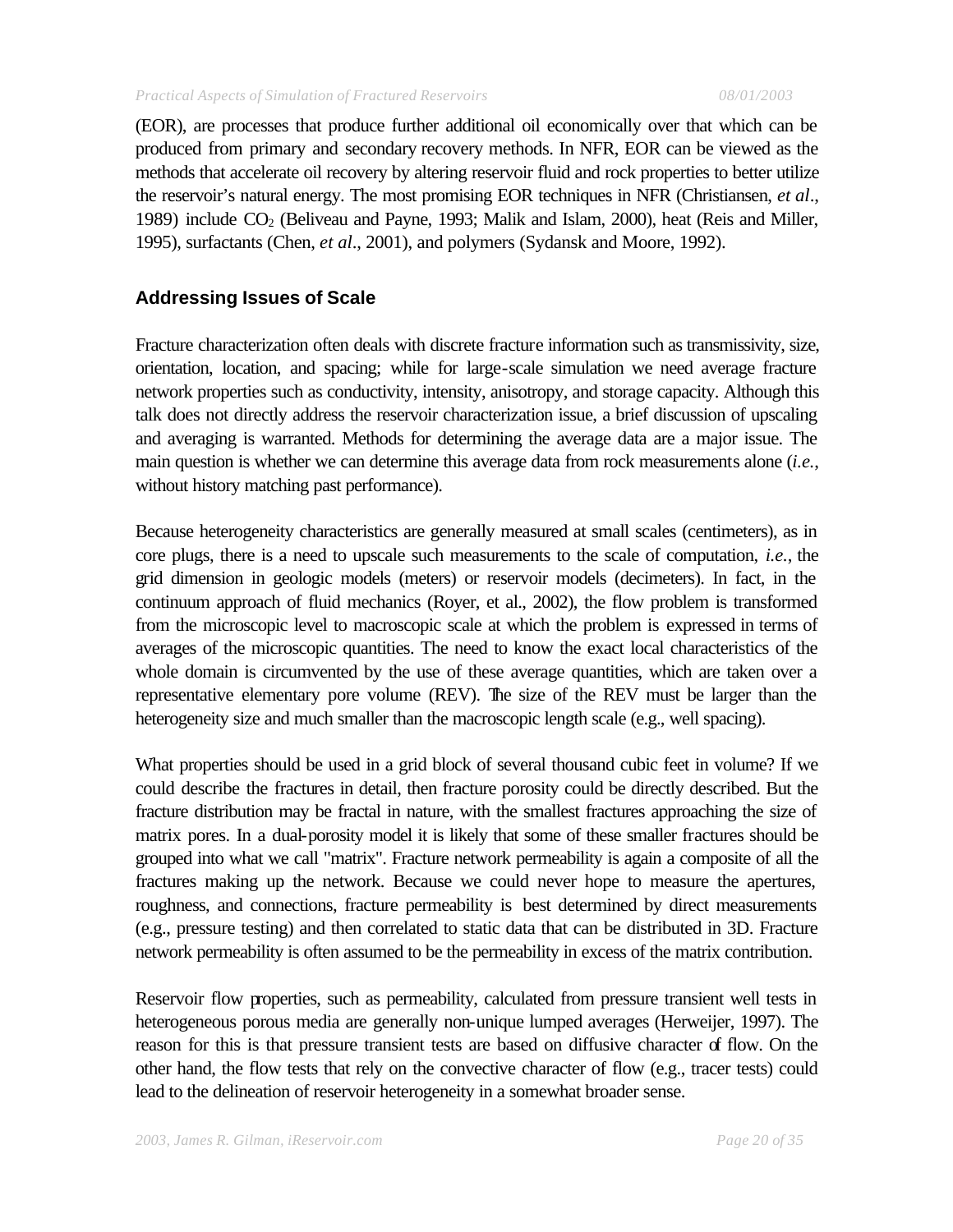Scaling issues have been studied for laboratory matrix-fracture fluid transfer experiments (e.g. Kyte, 1970; Zhang, et al., 1996) in homogeneous rocks and have resulted in several viable scaling rules. For heterogeneous rocks much of the research has evolved from a geologic perspective (Pickup and Hern, 2002), where measurements are usually conducted on cores and outcrops and complemented by information from pressure transient tests, well logs and seismic data. The big question is how to scale these data to the reservoir model grid dimensions to create a viable forecasting tool.

One of the most important parameters in dual-porosity models is the apparent matrix block size. Again if we know the fracture distribution, we could determine this as the fracture-matrix area divided by distance from the fractures to the center of the matrix as shown earlier. However, in dual-porosity idealizations, the fractures which are to be included in this calculation should only be those which are well connected for the given flow process. The fractures are anastomosing on a large scale, but a few primary pathways may dominate flow. Damage to these pathways through drilling, completion, stimulation or pressure depletion can be permanent and severely reduce the conductivity of the system. Also, the apparent connectivity can depend on the well placement and the flow process. For example, the effective block size may be different for depletion versus water flood. Under depletion, all the fractures can be quickly depleted of pressure causing matrix fluid to flow through the entire fracture-matrix surface area. Under water flood, water can imbibe only through the matrix surface that is contacted by water. Fractures that are not part of the water flow path will not be flooded by injection water.

#### **Some Generalizations from Field Studies**

Long-term performance and modeling of fields with very long histories ( $>$  70 years) has taught us much about the nature of the fractured network, fluid transfer mechanisms and indications of how the effective network properties may relate to more directly measurable properties like image and production logs and pressure transient and tracer tests. However, the characterization and modeling process is still very uncertain and requires extensive calibration with dynamic data. NFR

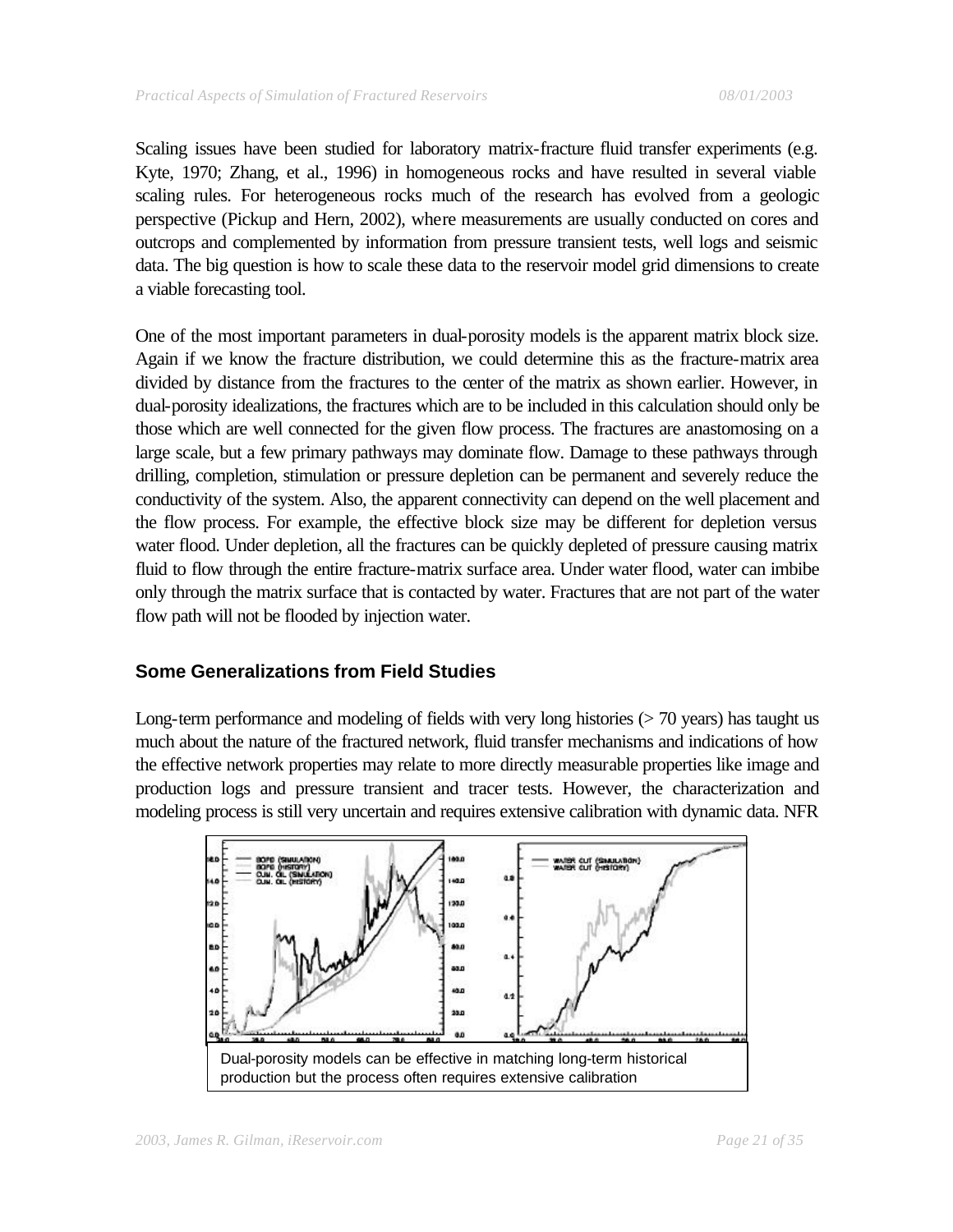simulation, therefore, still relies very much on empiricism and tuning to historical data. This is especially true of the fracture network descriptions because fractures may be enhanced or degraded by diagenesis and other effects.

Initial geologic models are highly qualitative and subjective. The properties that can be directly measured may not hold up at the reservoir scale. Therefore, some degree of uncertainty will always be present. Field production tests (pressure transient, tracers, production tests, etc.) are required in order to validate our idealizations that come from static data. Therefore we will always be limited in our ability to accurately predict behavior without previous history. We need to use knowledge and learning from other studies to bracket the possibilities. The parameters, which affect fluid flow in NFR, are extremely difficult to quantify. NFR in general are very heterogeneous and thus vary widely in behavior (Nelson, 2002). Generalizations for one reservoir do not necessarily apply to another. In fact all reservoirs are heterogeneous. A Texas A&M Study showed that infill drilling for use in secondary water flood resulted in essentially as much oil as from the primary water flood which used a large well spacing (Wu, 1989). The authors own experience has included studies of primary depletion with and without aquifers, water floods, gasoil gravity drainage, steam pilots,  $CO<sub>2</sub>$  huff and puff, dilute surfactant, and polymer floods. Making generalizations about any subject as complex as NFR is probably not a wise thing to do. However, this seems to have wide interest, so a few thoughts will be briefly highlighted here.

First of all, the author's experience has shown that the effective fracture intensity and degree of connection is difficult to predict. This may be because fractures are often well connected on a large scale, but a few primary pathways may dominate flow. Also, the apparent connectivity can depend on the well placement and the recovery process. Coarse-grid, dual-porosity models for multi-phase flow have historically been too well connected.

Secondly, the fracture network appears much more heterogeneous than first estimated. For example in several studies, the effective fracture spacing appeared to be different for depletion versus waterflood. Under depletion, a near-by producer can deplete many of the fractures, causing matrix fluid to expand through a large fracture-matrix surface area. However, under waterflood, water can imbibe only through the matrix surface that is contacted by water. Fractures that are not continuous along the water flow path will not be flooded by injection water even if they are open and permeable. Recent industry activity has been directed at using discrete stochastic distributions of fractures based on statistical and deterministic information gathered from logs, cores and outcrops to improve understanding of the fracture connectivity. These stochastic realizations may be a means to estimate effective fracture network properties for upscaling into conventional dual-porosity models.

From many simulations, we also often see that the fracture spacing required to match history is larger than estimated from core or outcrop studies. This observation could be caused by inaccuracy of matrix data. For example in the Austin Chalk, matrix permeability may range from 0.01 to 0.0001 (3 orders of magnitude!!!). However, it is more likely because of large scale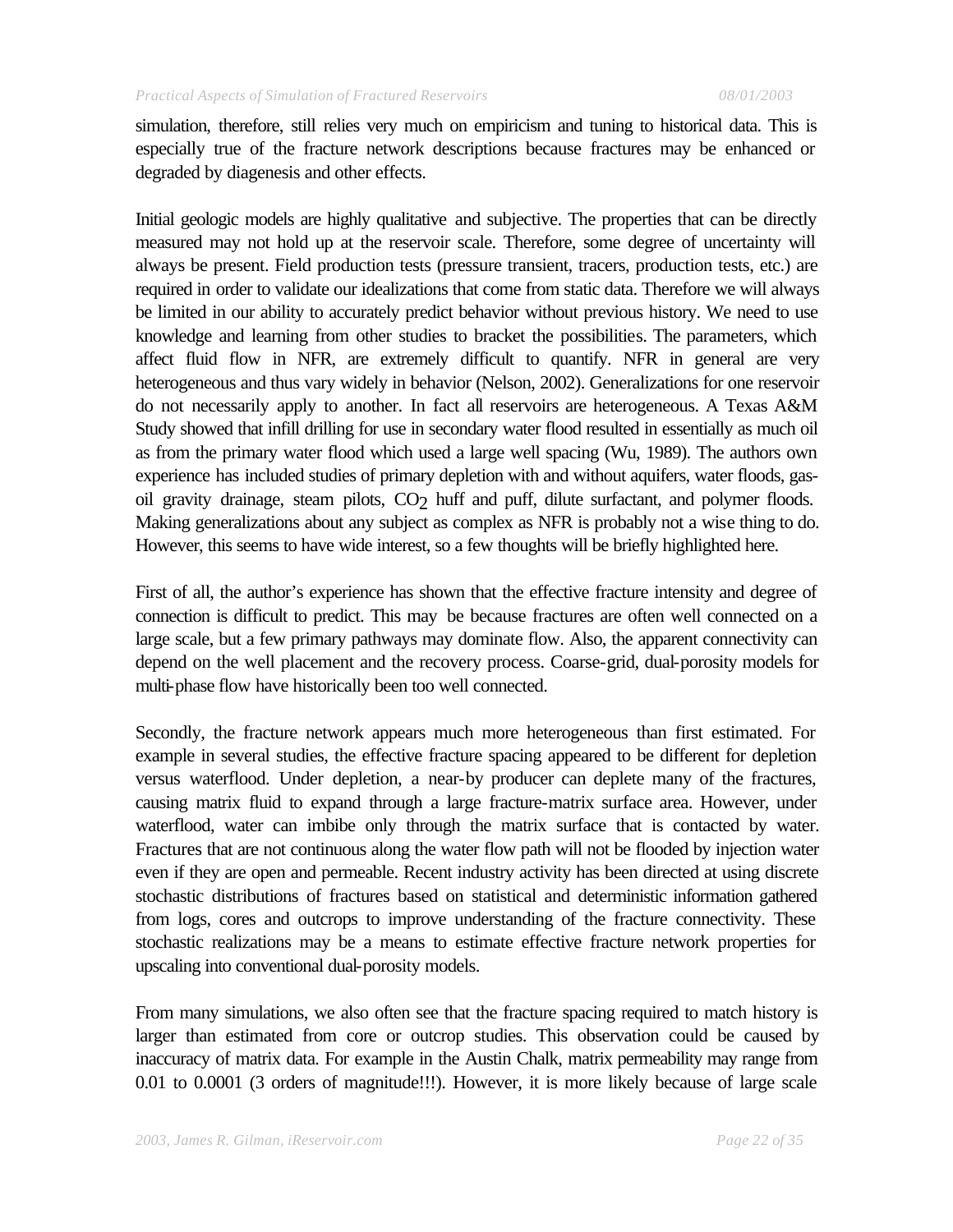averaging of data and associated numerical error or the fact that many of the fractures we see do not inter-connect on a large scale.

However, as opposed to the effective spacing, the apparent fracture volume appears greater than estimated from image logs. This is because many small-scale fractures and vugs can contribute to apparent fracture network volume.



History matching would also suggest that relative permeability in the fractures is not a linear function of phase saturations. This may be because the relative permeability for a fracture network is not the same as for an individual fracture. Also, the large grid sizes we are required to use leads to averaging problems. For example, the fluids may tend to quickly segregate in the fractures over the scale of the grid system, but this is often difficult to approximate in the simulators. Think of a grid typical of today's models − several hundred feet in areal dimension by only a few feet thick. Only a small amount of gas can lead to a large GOR, because we generally assume dispersed flow and fully penetrating wells in the center of the grid block.

In water floods in oil-wet fractured reservoirs, modeling and laboratory work would suggest that viscous displacement from the matrix blocks may be contributing some recovery which is often not accounted for in standard dual-porosity models.

Most emphasis today is being placed on improvements in characterization of the fracture network, however, reservoir flow behavior is very dependent on the effectiveness of matrixfracture transfer mechanisms. A common method to quantify matrix-fracture transfer for such systems is through history matching. However, matches will be non-unique. Also, for systems where there is no history to match, we have no way to determine the input data. Therefore laboratory experimentation is still very important, but is becoming a "lost art".

It is extremely difficult to predict productivity of individual wells as well as early gas or water breakthrough during injection or under coning. Nelson (2000) has pointed out that NFR have the characteristic of a wide distribution of well recoveries or rates. The author's own experiences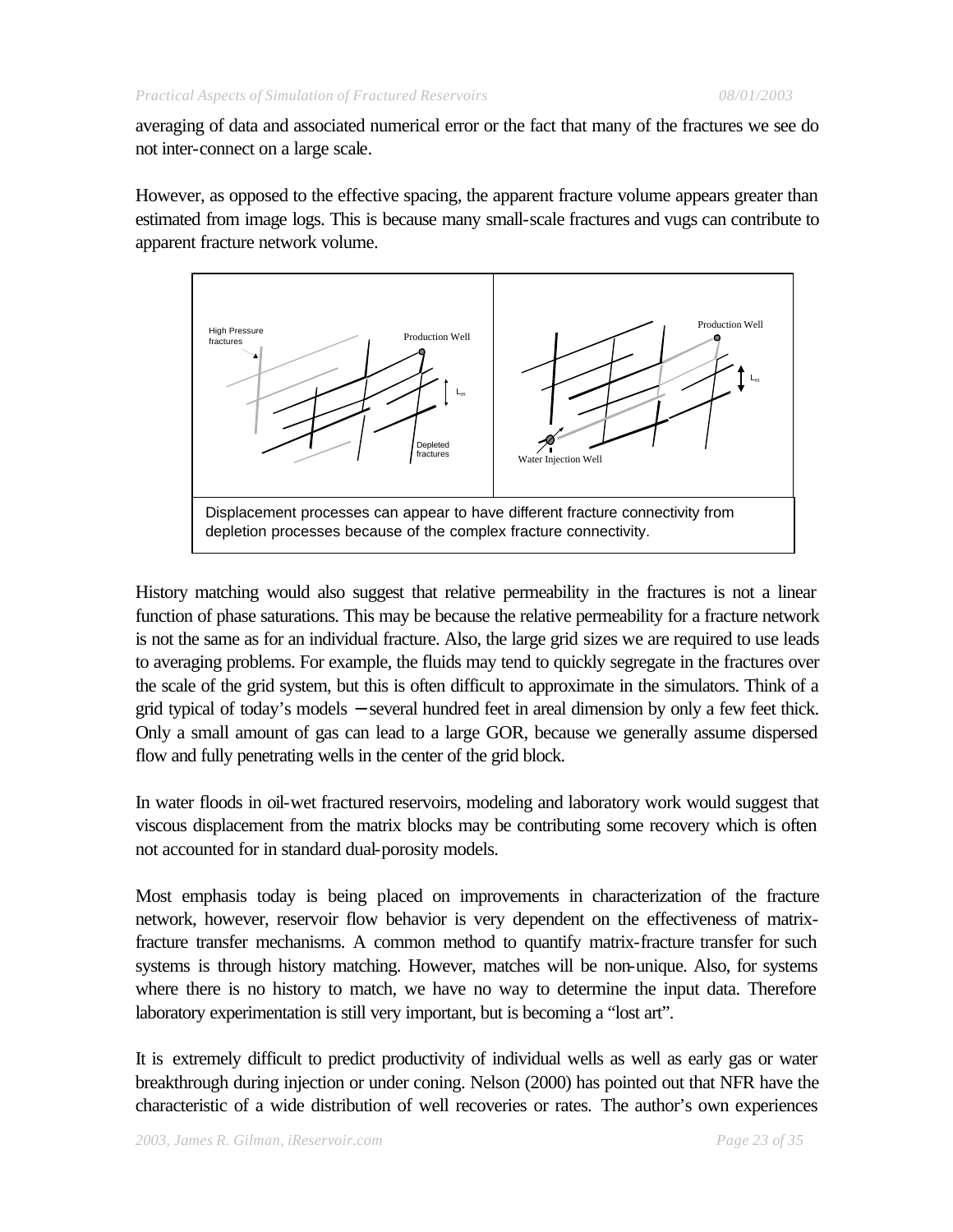#### *Practical Aspects of Simulation of Fractured Reservoirs 08/01/2003*

have shown the near impossibility of predicting (not matching) individual well water-cut and GOR's in complex NFR. The simulators thus need to be viewed as a reservoir management tool and not so much as a means to predict short-term individual well performance. Alternative methods of performing history matches thus need to be considered (Campanella, et. al., 2000). In Campanella's study, a major difficulty was modeling of individual well GOR's and water-cuts over a 70-year history for over a 1000 wells. This problem was alleviated by independently controlling historical gas, oil, and water rates in the simulator. The time-dependent fluid-contacts and saturation profiles were used to validate the history match rather than individual well water and gas cuts.

Their study also showed that vertical dual-permeability can be a very effective method for gravity drainage simulation in systems with vertical continuity. One difficulty was properly handling hysteresis in gravity drainage behavior in areas of the field where water had invaded the oil column and was subsequently displaced. Laboratory centrifuge experiments showed the excellent response that was possible for gas-oil gravity drainage in these previously water-invaded areas; however, incorporating the necessary hysteresis was not straightforward with current methodology. This again points to the simple physics in current dual-porosity simulators and the need to tune models to laboratory data. These laboratory data were matched by fine-grid simulations and scaled to large block models. Numerous authors have shown that for gravity drainage, centrifuge experiments can be directly modeled and used for field scale simulation, provided they are properly calibrated to the assumptions inherent in the simulators. For example, capillary pressure is often incorporated into the centrifuge derived relative permeability and thus should not be used in the gravity drainage models. This discussion is intended to stress the fact that laboratory data is a necessary part of understanding field behavior.

Although there have been a number of notable failures, waterflooding can be very effective in NFR. This of course depends highly on wettability and the ability to maintain areal and vertical conformance. Field tests of water and/or gas breakthrough and tracer can be used to characterize the system by identifying water or gas flow paths. Tracers are very effective in identifying directional tendencies and to a lesser extent to estimate fracture volumes. A major problem here is that rate changes during the test can complicate the interpretation.

Early water breakthrough in NFR is very problematic and has been discussed widely. For example Weber (2001) discussed one field example where is was stated that "Complex interaction between fractures, matrix and the highly permeable streak caused a surprising pattern of water breakthrough, which can be explained by a geomechanical model for the heterogeneous natural fracture network." It was explained how the fracture networks were upscaled to a dualpermeability simulator for field-scale multi-phase reservoir simulation and showed how integrating seismic, borehole, well test and production data were used "to constrain and validate such a fieldwide model". This is just one of many papers that shows the success of dual-porosity or dualpermeability idealizations to model field performance. The difficulty of course is determining what are the important controls regarding the areal and vertical distribution of the fractures. The authors indicate that the process of integration of all data is very important.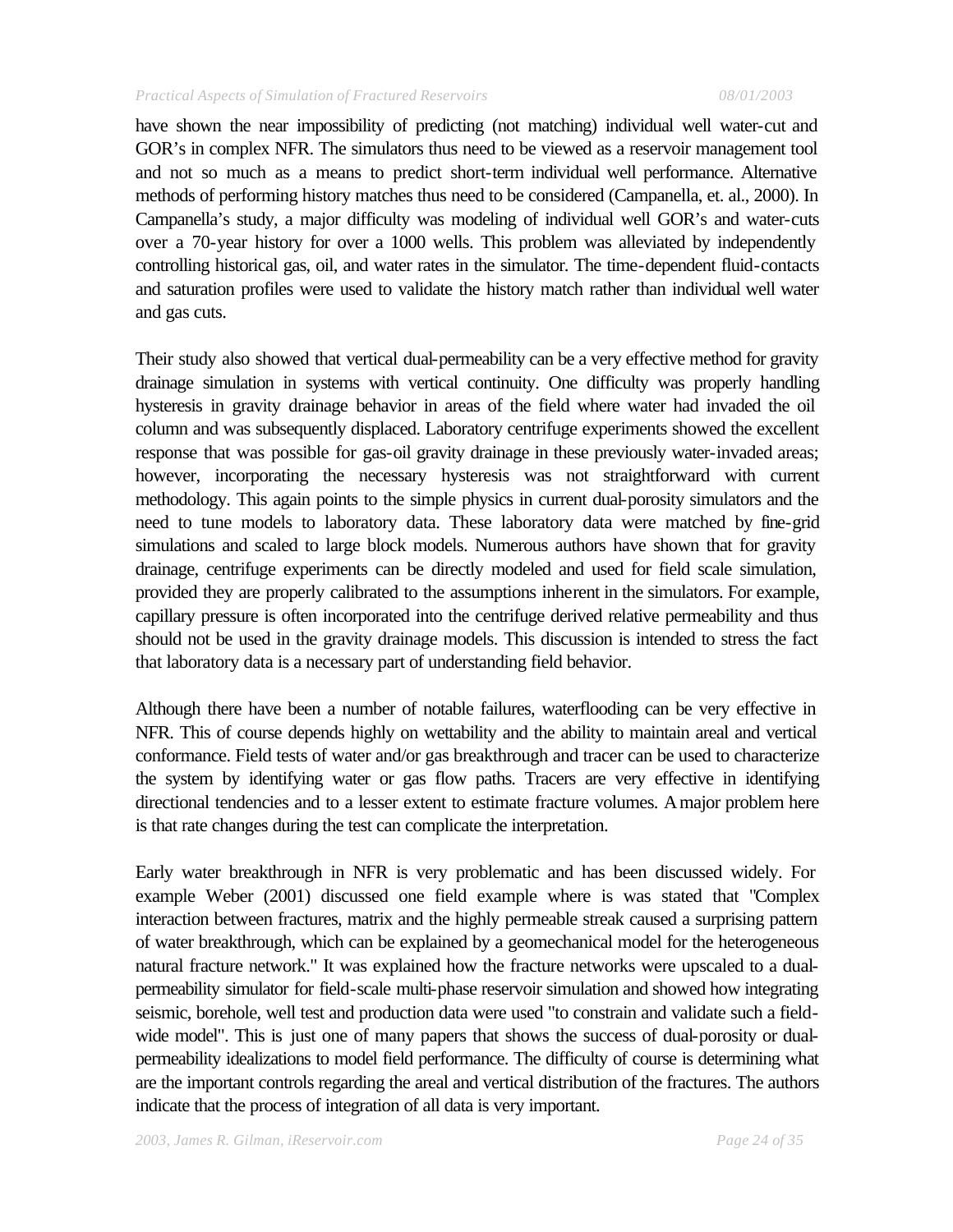The timing and amount of breakthrough depends on many factors including fracture pore volume, permeability anisotropy, fracture intensity, matrix wettability and pore volume. In gas-water systems, the absolute value of fracture intensity is often not the main variable in early water breakthrough − it is matrix pore volume and wettability, fracture pore volume and the areal and vertical variability of fracturing throughout the reservoir. For example, consider the complexity of the field described by Weber (2001). "The field consisted of three communicating, carbonate reservoirs that were heterogeneously fractured with each reservoir consisting of a dolomite package, sandwiched between two calcite layers. A highly permeable streak sits between the top calcite and dolomite in only one part of the reservoir. According to the authors, water advanced through the streak, but fell out into the fractures below before reaching the wells. Only after some years of production did this fractured matrix become so saturated that water finally entered the well perforations. The timing of water breakthrough in these wells depended on the volume of fractured rock below the streak. Elsewhere in the reservoir, the highly permeable streak is absent, and water breakthrough occurs via coning of bottom water, if it occurs at all." The authors stated, "Knowledge of the fracture distribution and their flow properties was essential for field development".

As a general recommendation for NFR simulation, is it important to identify intrinsic (e.g. lithologic) and extrinsic (e.g. structural) controls on fracture distribution and intensity and relate these to well performance (e.g. productivity and water breakthrough) in order to develop algorithms for distributing the fracture network properties in a 3-D static geomodel. Accurate distribution of matrix properties is also important. The simulation model must honor the variability and not be an overly simplified model. We still rely very much on empiricism and tuning to historical data. NFR models are not very predictive based on static data alone.

#### **Addressing Numerical Instabilities**

Because of the highly nonlinear nature of the fluid flow equations, numerical simulators can experience stability problems. Simulation of fractured reservoirs is especially difficult because of the high flow rates occurring through small pore volume nodes, high transmissibility and extreme heterogeneity. Methods to avoid some numerical problems need to be further addressed in the numerical simulators. The "work" required to simulate a NFR can be well over an order of magnitude greater than an equivalent single-porosity system. It is not just a result of the doubling of the number of computational cells − significant non-linearity leads to much smaller time-steps and more work per time-step.

Although most experienced modelers have methods to identify and minimize stability problems in such systems, here is a partial list of items that can create potential stability problems when solving the finite difference equations:

• Large shape factor,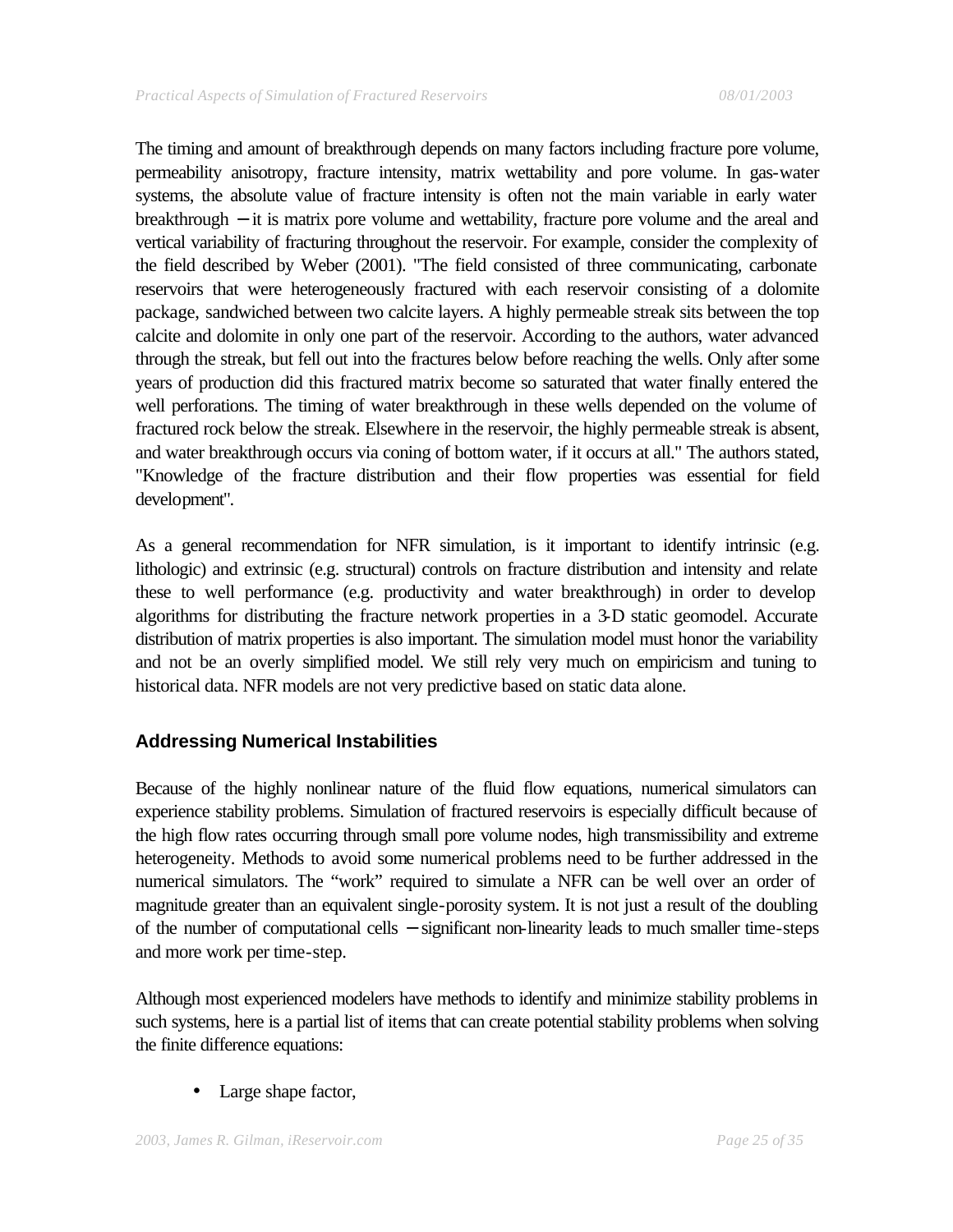- Low fracture porosity,
- High fracture permeability,
- High well productivity,
- Severe rate changes,
- High flow rates,
- Wellbore crossflow,
- Extrapolation of input data tables,
- Step derivatives (slopes) in input data tables (including hysteresis),
- High fluid mobility, and
- Input data discontinuities.

Obviously all the above items cannot be eliminated and still represent the physical system. However, there may be certain reasonable limits of data beyond which simulation results become insensitive to data changes. For example, modern 3-D geomodeling generally relies on correlations and statistics to relate static data to dynamic flow properties. The methodologies applied can create extreme values, which cause many numerical difficulties in the flow models. These extremes could be truncated in many cases without loss of accuracy. The following items address the stability problems caused by the items listed above and discuss how some problems may be avoided.

- 1. Fluid transfer between matrix and fracture depends on the matrix shape factor as discussed previously. However, above a certain limit, pressure equilibration between fracture and matrix will occur in a time frame much sorter than the finite difference timestep. Thus increasing the shape factor beyond this value will have no impact on the simulation results. In fact if the shape factor is made too large then the fluid transfer rate becomes sensitive to numerical roundoff. In other words, fluid transfer rates are large for even very small pressure differences. In moderate mobility systems  $(> 10 \text{ md-ft/cp})$ , the simulation will normally become insensitive to shape factor above a value of 0.1  $\text{ft}^2$ . A simple way to evaluate this is to perform a fine-grid matrix block simulation to see if equilibrium occurs in a time less than a "typical" time-step (e.g. 10 days).
- 2. Low fracture porosity can cause stability problems, because very high flow rates through small pore volumes will lead to rapid saturation changes. Theoretically, fully implicit simulators should be able to handle such systems. However, in many causes the Newton-Raphson scheme, which is used to solve the non-linear equations, may converge very slowly or may actually diverge. The remedy is to make fracture porosity as large as possible without affecting the answers significantly. If the majority of the oil comes from the matrix, then "excess" fracture porosity is only significant at early times. Increasing minimum fracture pore volume to 2-3% of total pore volume, should not significantly affect results. Another method to improve stability would be to use slightly higher fracture porosity near wells and use the correct value throughout the rest of the reservoir.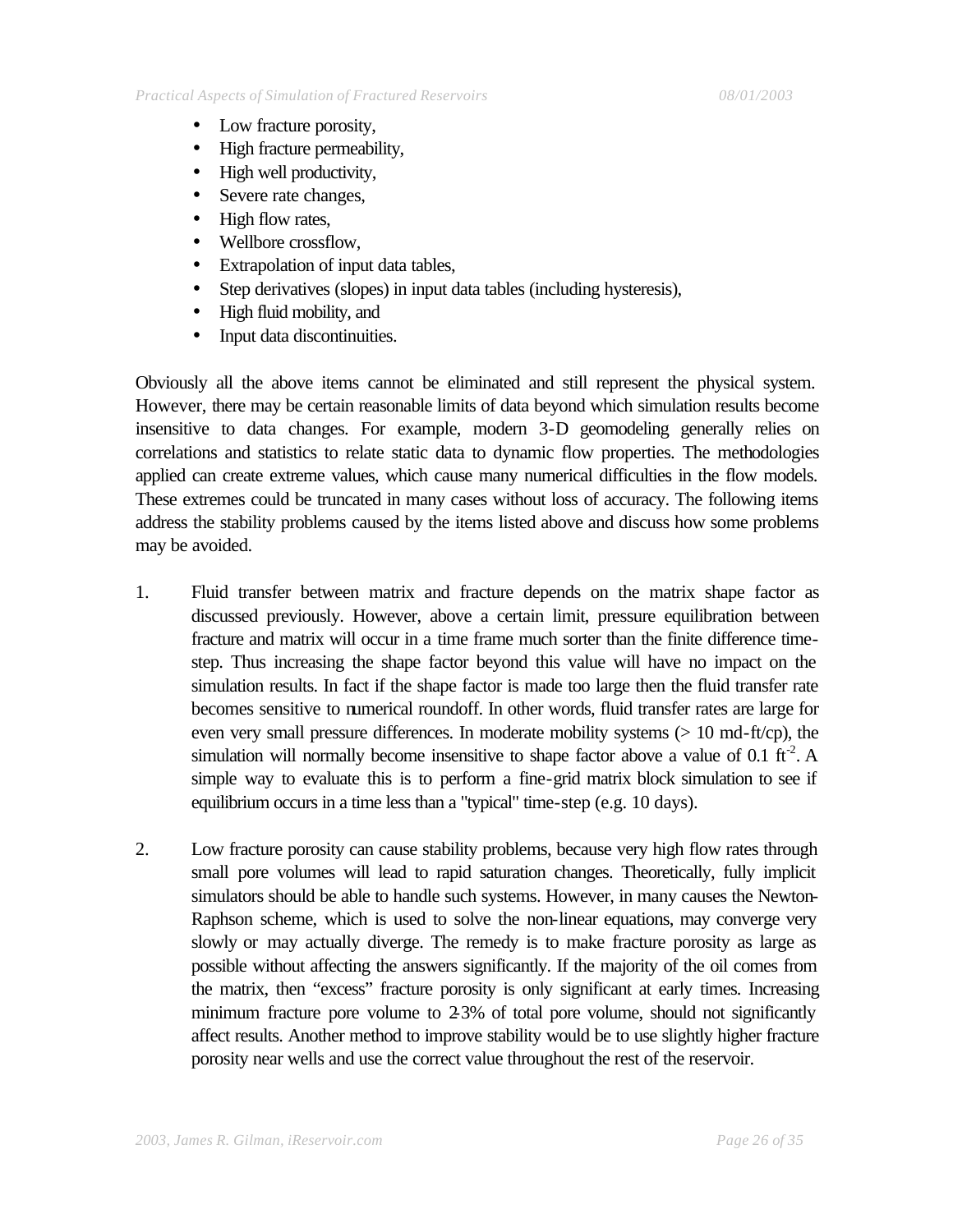- 3. High values of fracture permeability (e.g. > 25,000 md) can lead to stability problems in some cases because small changes in pressure lead to large changes in rate. The small changes in pressure might only be due to numerical error. In many situations, fracture permeability can be reduced to a value that provides stability, but has minimal effect on the simulation results. High vertical permeability is an especially difficult problem. The large surface area leads to extremely high vertical transmissibility. A stable limit for horizontal fracture permeability might be 50,000 md, but it might only be 5000 md for vertical permeability. The sensitivity of permeability should be studied for each specific problem. The idea here is not to globally reduce fracture permeability or transmissibility, but to limit the extreme values.
- 4. High well productivity (injectivity) can be a problem for the same reasons as outlined above. Flow rates from individual layers can change drastically for only small changes in pressure. From a practical point, simulation results will be little affected if pressure drop at the well is 1 psi or 0.001 psi. However, the simulator may have many convergence problems if pressure drop is negligible. Reducing well productivity to a value that gives a measurable pressure drop can greatly improve simulator performance.
- 5. Large rate changes (e.g. when a new well is brought on line or an existing well is shut in) can cause problems with some simulators. Obviously the fluid withdrawal and injection must be honored in order to represent the system. However, some smoothing of the rate profile may help the simulation run time and may not affect the results. For example, averaging rates over 90 day periods rather than monthly periods early in the life of the reservoir may not significantly affect results at later time. Alternatively, rates could be increased gradually in the simulation model or time steps could be reduced when rates change significantly.
- 6. When running simulations, the rate of one phase (e.g. oil) is often specified and the other phases are unconstrained. This can lead to very unrealistic rates for the unconstrained phases and thus numerical difficulty. Users should constrain the rates of all phases and also constrain the bottom-hole-pressure to avoid these problems. In fact, for certain situations, the simulator may be much more stable if total liquid rate or total reservoir voidage is specified rather than oil rate. There can be significant differences in model behavior for the two methods of well control. Especially before a history match is obtained.
- 7. Crossflow can be a difficult problem in NFR because pressure drop between the well and grid block can be very small. Small differences between the pressure gradient in the wellbore and reservoir can lead to significant crossflow in the wellbore. If crossflow is not important to the solution (*i.e.* when vertical permeability allows significant vertical flow in the reservoir), then minimizing crossflow can allow the models to run much better. There are several ways to reduce crossflow in the simulators such as ensuring that zero rate wells are "isolated" from the formation, reducing well productivity so that pressure drop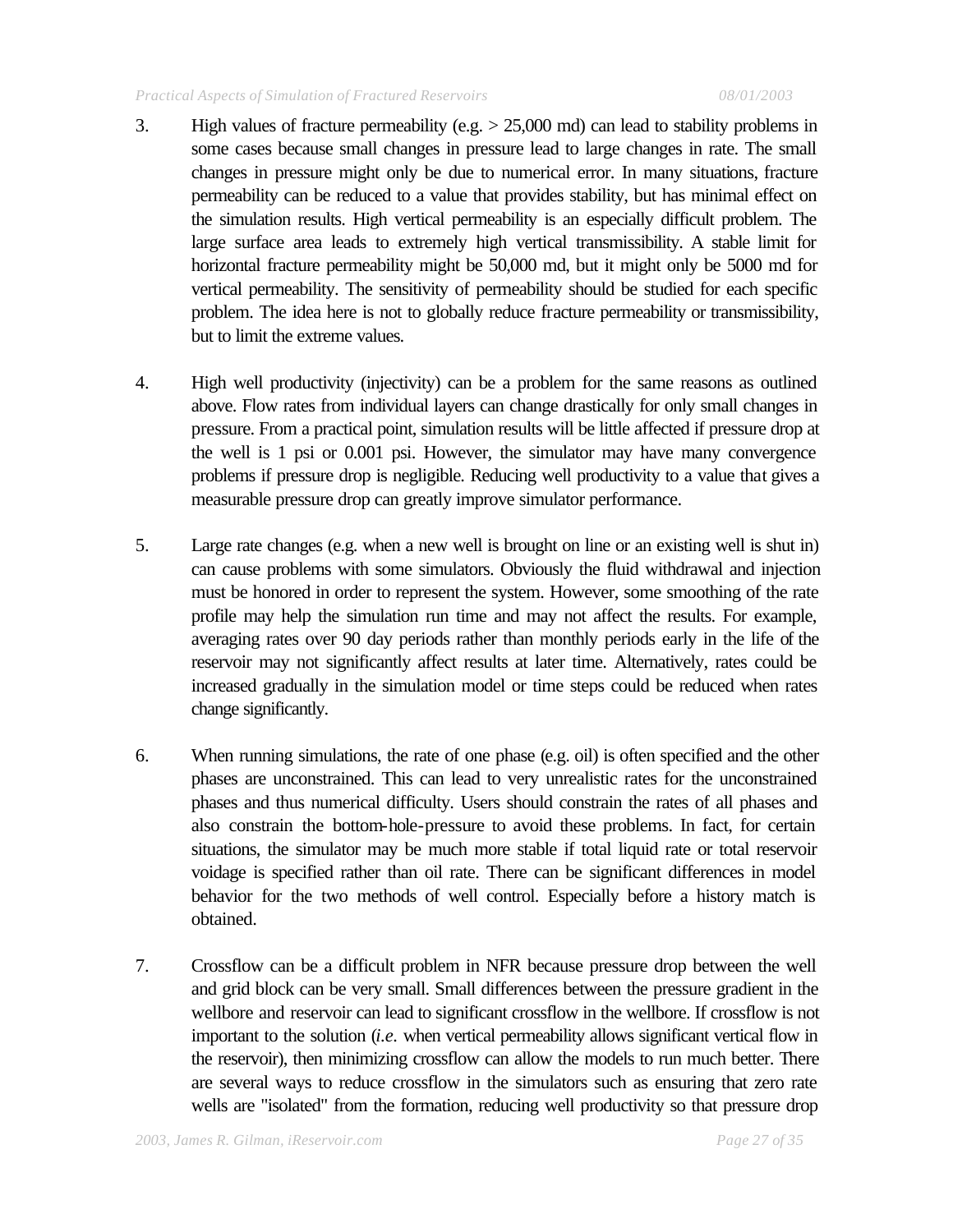between the well and grid blocks is larger, changing the method of density calculation in the wellbore, or choosing a simulator option to prevent crossflow. Although in some cases, use of such options can be detrimental to stability. For example an on/off switch for crossflow can cause a layer to oscillate be on/off over each iteration. This on/off switch is highly non-linear, leading to slow convergence of the iterative solution scheme.

- 8. Some simulators will extrapolate fluid properties and other input data tables outside the range of input data if required. This extrapolation can lead to unrealistic estimates of data and cause severe stability problems. The best way to avoid this is to provide limits in the simulation. For example, maximum injection pressure could be constrained to not exceed the maximum value of pressure in the PVT tables. Economic limits could be set to ensure that vertical flow performance tables are not extrapolated outside the range of input rates, watercuts and gas-oil-ratios.
- 9. Very steep derivatives of data (e.g. capillary pressure and relative permeability) can lead to highly non-linear relations and thus cause stability problems. Hysteresis is especially difficult because of the frequent flow "reversals" common in NFR simulations. In most cases, answers are affected very little by some smoothing of the data. For example, the imbibition rate is proportional to the rate of change of capillary pressure with respect to water saturation. Near irreducible water saturation, measured capillary pressures can be very steep causing imbibition to be nearly instantaneous over a small saturation range. From a finite difference approximation where time-step sizes are on the order of days, slowing the imbibition rate by reducing the slope of the capillary pressure curve will not significantly affect the simulation results. This is especially difficult in modeling capillary pressure hysteresis and improved methods for handling this in simulators are required.
- 10. High fluid mobility can cause problems for the same reasons discussed with high permeability (item #3). Gas is especially sensitive because of its viscosity. For example gas-oil ratio might increase from solution gas to 10's of MSCF/STB over a very small gas saturation range. The simulation results again may be little affected by reducing gas relative permeability near critical saturations. Problems can be especially severe in fractured systems where there is a tendency to set phase relative permeability equal to phase saturation. A more gradual increase in gas relative permeability near critical gas saturation can reduce stability problems and in fact provide more physically realistic results. Depletion problems can be especially severe because as free gas evolves it has a tendency to move up structure at extremely high velocities.
- 11. Convex gas relative permeability curves often result when critical gas saturation is increased for the purpose of matching field historical performance and the remaining portion of the curve is not changed. This can lead to non-monotonic derivatives near the critical gas saturation causing convergence problems.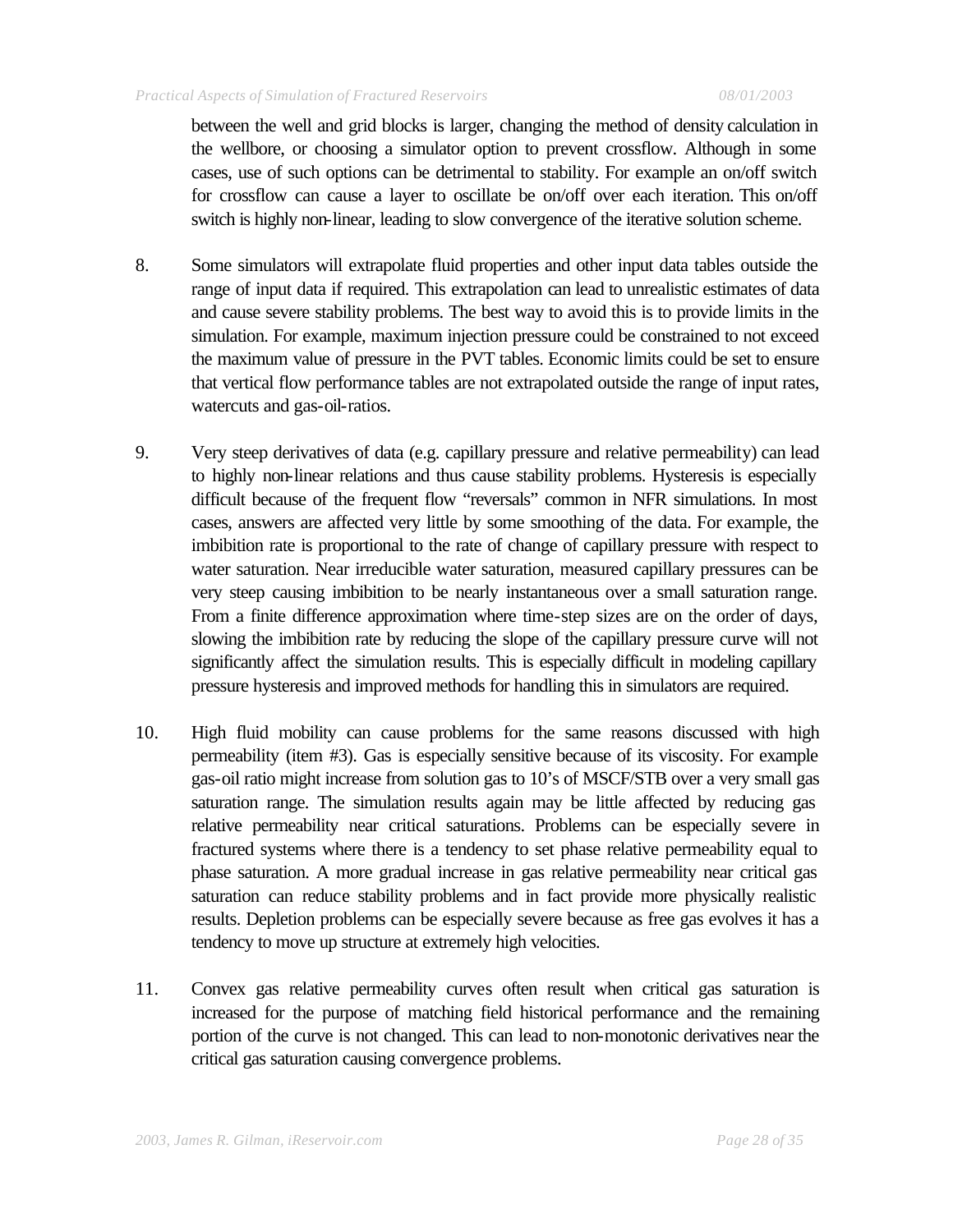Even with the changes outlined above, dual-porosity/dual-permeability problems are difficult to solve and many of the numerical solution tolerances that have been established for single-porosity problems may need to be altered. For example, tighter tolerances for the linear solvers can improve stability by providing more accurate pressures for the non-linear iterations improving overall convergence rates.

### **Summary**

In spite of the inherent uncertainties involved and numerical limitations, NFR simulation can be a very effective tool to aid in optimization of hydrocarbon recovery. We still have much work to do in understanding the fluid flow process in NFR and in learning how to efficiently simulate it. As Dr. Kazemi has stated, "characterization and flow modeling of fracture networks is a pragmatic process that relies heavily on experience and empiricism and very little (to date) on systematic approaches". Pilot testing of secondary and tertiary recovery processes in NFR is often required to access the fracture network behavior and the process effectiveness. Reservoir description should rely on information from many sources including static data (well logs, cores, petrophysics, geology, and seismic), and ultimately on dynamic data (formation evaluation well tests, long-term pressure transient tests, tracer tests and longer term reservoir performance).

Maximizing economic recovery from NFR requires a thorough understanding of matrix flow characteristics, fracture network connectivity and fracture-matrix interaction. In primary production, highly permeable fractures reduce pressure gradient in the well bore vicinity, enhance production rate from wells, and, in the absence of gas and water coning, can lead to efficient reservoir depletion. In secondary recovery, management of gas-oil and water-oil contacts and prevention of early water or gas breakthrough are often the key factors for success. For example, when gas-oil contact in fractures is controllably lowered, this can lead to enhanced drainage of oil from the matrix. In fact, this kind of gas-induced gravity drainage is one of the most efficient improved-oil-recovery techniques for NFR. In tertiary oil recovery, injection of steam, surfactant or CO2 may provide long-term improvements in the ultimate oil recovery from NFR.

#### **Nomenclature**

- A area,  $\text{ft}^2$
- B formation volume factor (FVF), RB/STB
- c compressibility,  $psi^{-1}$
- d distance, ft
- D capillary diffusion coefficient,  $\text{ft}^2/\text{day}$ ;
- D depth, ft;
- h height or thickness, ft
- k permeability, md
- L matrix block dimension, ft;
- p pressure, psia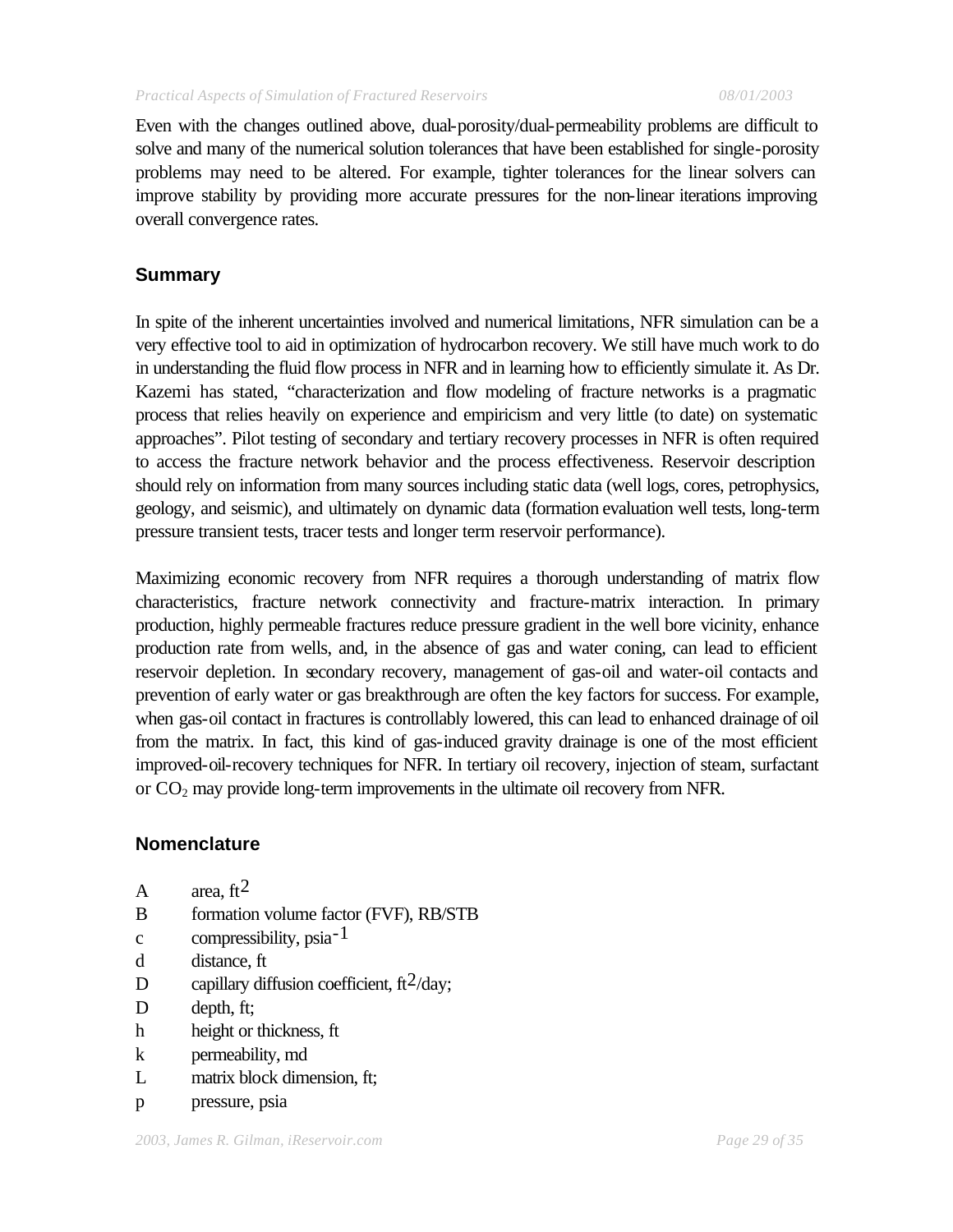- q flow rate, STB/D
- r radius, ft
- s skin factor, dimensionless
- S saturation, fraction
- t time, days
- V volume,  $ft^3$
- w width, mm
- x distance in x-direction, ft
- y distance in y-direction, ft
- z distance in z-direction, ft
- Δ difference or change in values
- φ porosity, fraction
- γ density gradient, psi/ft
- λ interporosity flow parameter, dimensionless
- λ mobility, md/cp
- μ viscosity, cp
- $\pi$  Pi, constant
- $\rho$  density,  $lb/ft^3$
- σ shape factor, ft-2
- τ fracture-matrix flow rate, STB/D
- ω storativity ratio, dimensionless
- ∂ partial derivative
- ∇ gradient operator
- $\nabla \cdot$  divergence operator for a vector

### **Subscripts**

- c capillary
- D dimensionless
- e effective
- f fracture
- g gas
- i,j,k index
- m matrix
- o oil
- r relative
- t total
- th threshold
- v vertical
- w water
- x direction
- y y-direction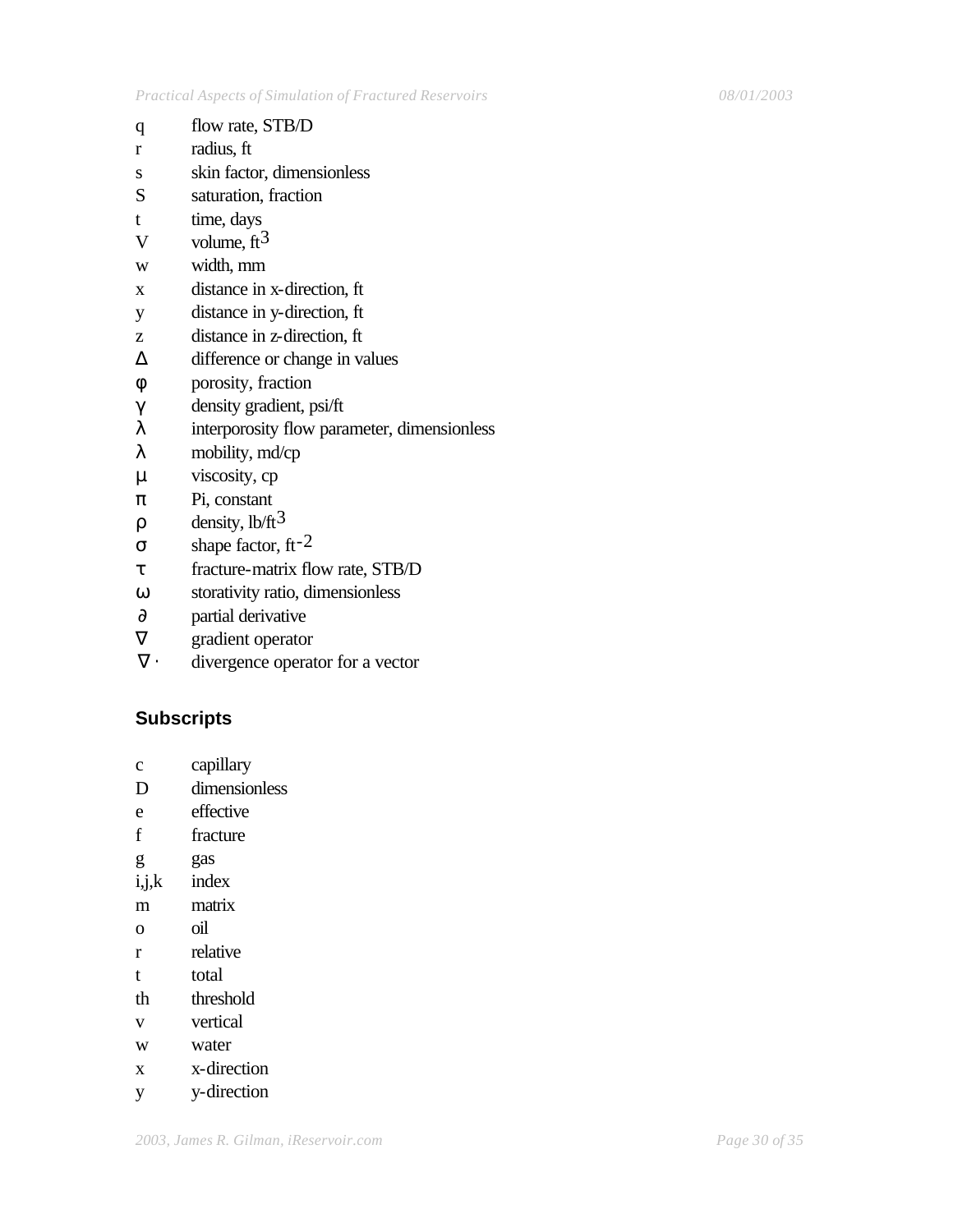#### z z-direction

#### **References**

Araujo, H., Gilman, J. R., and Kazemi, H.: "Analysis of Interference and Pulse Tests in Heterogeneous Naturally Fractured Reservoirs", SPE 49234 presented at the 1998 SPE Annual Technical Conference and Exhibition, New Orleans, LA (Sep. 27-30, 1998).

Arevalo-V., J. A., Samaniego-V., F., Lopez-C., F. F., Urquieta-S., E.: "On the Exploitation Conditions of the Akal Reservoir Considering Gas Cap Nitrogen Injection" SPE 35319, Intl. Petroleum Conference & Exhibition of Mexico, Villahermosa, Mexico, (March 5-7. 1996).

Barrenblatt, G. J., Zheltov, I. P., and Kochine, I. N.: "Basic Concepts in the Theory of Seepage of Homogeneous Liquids in Fissured Rocks*," J. Appl. Math. Mech.*, **24**, 1286-1303, (1960).

Beliveau, D., Payne, D. A. and Mundry, M.: "Waterflood and CO2 flood of the Fractured Midale Field", *J. Pet. Tech*, 881-887, (September, 1993).

Bernstein, Peter L. "*Against the Gods: The Remarkable Story of Risk*" John Wiley and Sons, Inc. (1996).

Bourbiaux, B., Granet, S., Landereau, P., Noetinger, B., Sarda, S., and Sabathier, J.C.: "Scaling Up Matrix-Fracture Transfer in Dual-Porosity Models: Theory and Applications," SPE 56557, SPE Annual Technical Conference and Exhibition, Houston, (Oct. 1999).

Campanella, J. D., Wadleigh, E. E., and Gilman, J. R.: "Flow Characterization—Critical for Efficiency of Field Operations and IOR", SPE 58996 presented at the 2000 SPE International Petroleum Conference and Exhibition in Mexico, Villahermosa, Mexico (Feb. 1-3, 2000).

Chang, M-M: "Deriving the Shape Factor of a Fractured Rock Matrix", U.S. Department of Energy (National Institute for Petroleum and Energy Research, Bartlesville, OK, NIPER-696 (DE93000170) (Sept. 1993).

Chen, H. Y., Poston, S. W., and Wu, C. H.: "Characterization of the Austin Chalk Producing Trend," SPE 15533 presented at the 61st SPE Annual Technical Conference, New Orleans, LA (Oct. 1986).

Chen, H. L., Lucas, L. R., Nogaret, L. A. D., Yang, H. D., and Kenyon, D. E.: "Laboratory Monitoring of Surfactant Imbibition With Computerized Tomography", *SPE Res. Engr. and Eval*., (February 2001).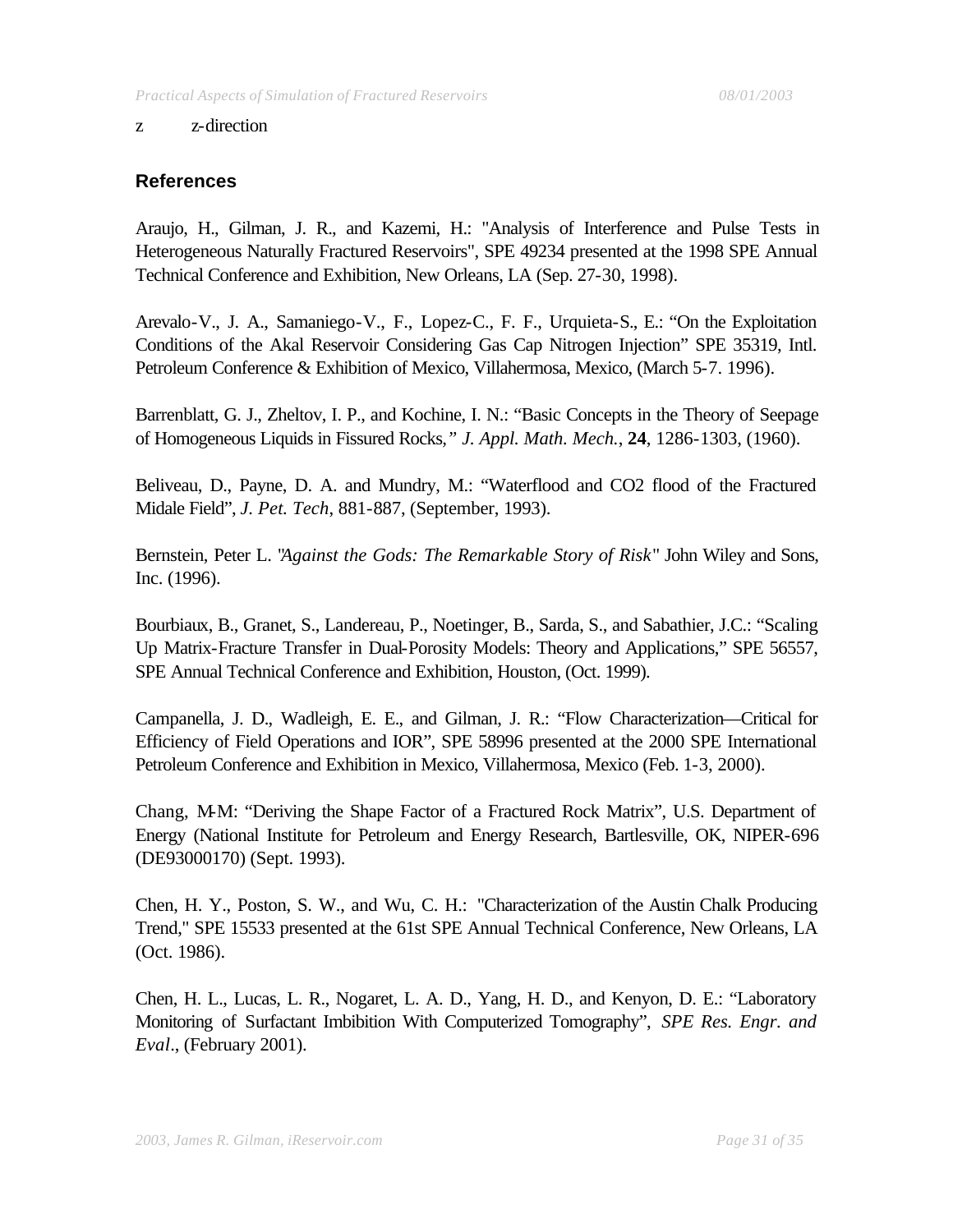Christiansen, R. L., Gilman, J. R., Jargon, J. R., Kazemi, H., and Smith, R. E.: "Enhanced Oil Recovery in Naturally Fractured Reservoirs," AIChE 51d presented at the 1989 AIChE Summer National Meeting Philadelphia, PA (August 1989).

Dershowitz, W., LaPointe, P., Eiben, T., and Wei, L.: "Integration of Discrete Fracture Network Methods with Conventional Simulator Approaches," *SPE Res. Eval. & Eng.*, 165-170, (April 2000).

Dykstra, H.: "The Prediction of Oil Recovery by Gravity Drainage", *J. Pet. Tech.* 818-830, (May 1978).

Gale, Julia F. W.: "Specifying Lengths of Horizontal Wells in Fractured Reservoirs," *SPE Res. Eval. & Eng.*, 266-272, (June 2002).

Gauthier, B. D. M., Garcia, M., and Daniel J. -M.: "Integrated Fractured Reservoir Characterization: A Case Study in a North Africa Field," *SPE Res. Eval. and Engr.*, 284-294 (Aug. 2002).

Gilman, J. R. and Kazemi, H.: "Improvements in Simulation of Naturally Fractured Reservoirs," *Soc. Pet. Engr. J.* 695-707 (Aug. 1983).

Gilman, J. R. and Kazemi, H.: "Improved Calculations for Viscous and Gravity Displacement in Matrix Blocks in Dual-Porosity Simulators," *J. Pet. Tech*, 60-70 (Jan. 1988).

Gilman, J. R., Tiss, M. Jargon, J. R., and Hinchman, S. B.: "Dual-Porosity Simulation of the Zebbag Reservoir, Ezzaouia Field", Presented at the Second ECLIPSE International Forum, Houston, TX, (April 15-19, 1996).

Gilman, J. R. and Kazemi, H.: "Engineering Aspects of Fracture Characterization and Analysis," AAPG Monograph, Dr. Amgad Younes editor *to be published,* 2003.

Hallenbeck, L.D., Sylte, J.E., Ebbs, D.J., Thomas, L.K.: "Implementation of the Ekofisk Field Waterflood" *SPE Form. Eval.,* , p. 284, (1991).

Haws, G. W. and Hurley, N. F.: "Applications of Pressure-Interference Data in Reservoir Characterization Studies, Big Horn Basin, Wyoming", SPE 24668 presented at the  $67<sup>th</sup>$  SPE Annual Technical Conference and Exhibition, Washington, DC, (Oct. 4-7, 1992).

Herweijer, Joost Christiaan: "Sedimentary Heterogeneity and Flow Towards a Well," Ph.D. Dissertation, Jan. 1997, Free University of Amsterdam.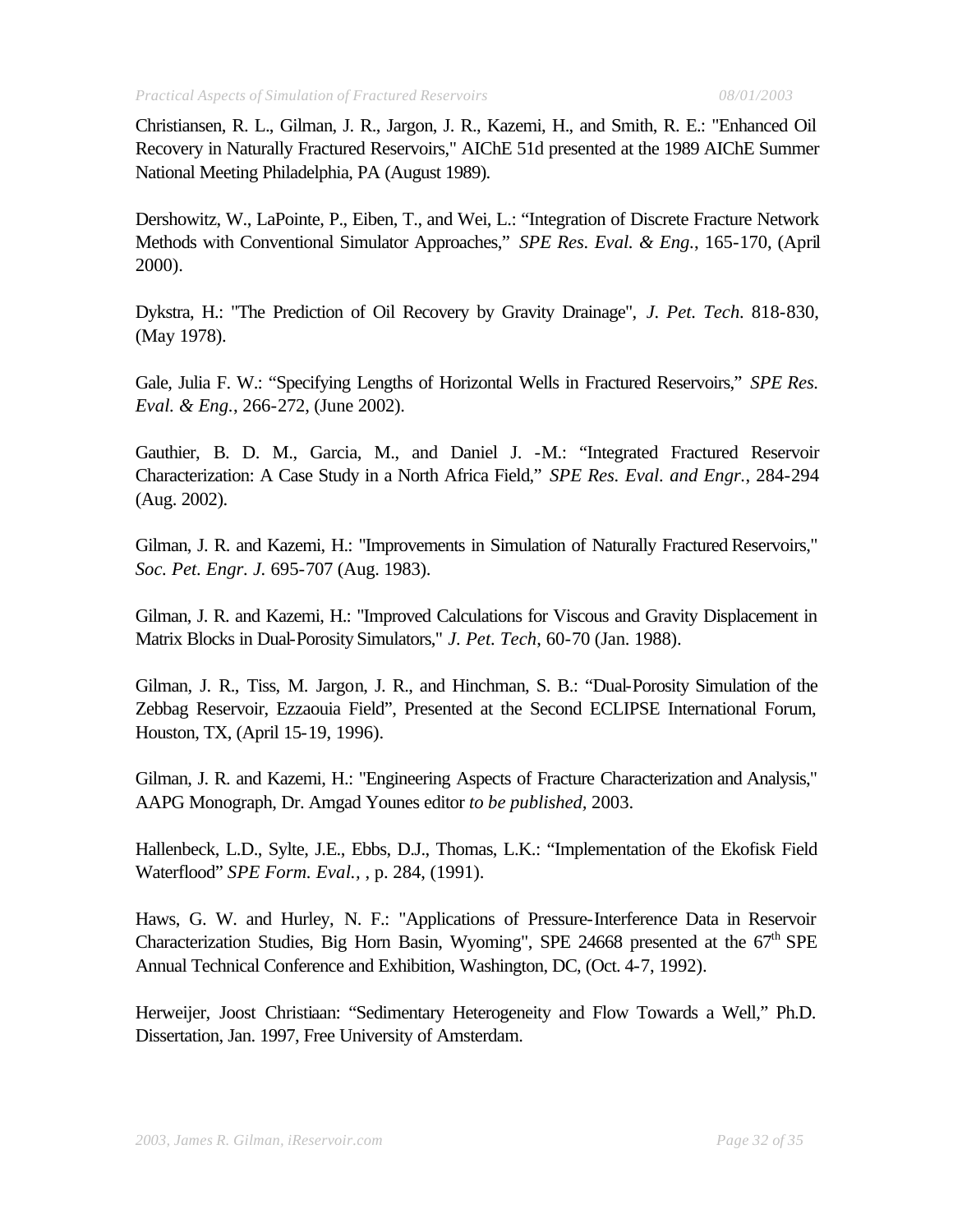Hossain, M. M., Rahman, M. K. and Rahman, S. S.: "A Shear Dilation Stimulation Model for Production Enhancement from Naturally Fractured Reservoirs", *SPE Journal*, 183-195, (June 2002).

Iwere, F.O., Moreno, J. E., Apaydin, O. G., León Ventura, R., Garcia, J. L. "Vug Characterization and Pore volume Compressibility for Numerical Simulation of Vuggy and Fractured Carbonate Reservoirs" SPE 74341, SPE International Petroleum Conference and Exhibition, Villahermosa, Mexico, (Feb. 2002).

Kazemi, H., Merrill, L. S., Porterfield, K. L., and Zeman, P. R.: Numerical simulation of Water-Oil flow in Naturally Fractured Reservoirs, *Soc. Pet. Eng. J.* 317-26, (Dec. 1976).

Kyte, J. R.: "A Centrifuge Method To Predict Matrix-Block Recovery in Fractured Reservoirs", *Soc. Pet. Eng. J.,* p. 164, (1970)

Kazemi, H., Gilman, J. R., and El-Sharkawy, A. M.: "Analytical and Numerical Solution of Oil Recovery from Fractured Reservoirs Using Empirical Transfer Functions," *Soc. Pet. Eng. Res. Engr*., 219-227, (May 1992).

Kazemi, H. and Gilman, J. R.: "Chapter 6. Multiphase Flow in Fractured Petroleum Reservoirs", in *Flow and Contaminant Transport in Fractured Rock*, Edited by J. Bear, C-F. Tsang, and G. de Marsily, Academic Press, San Diego, CA, 267-323 (1993).

Kazemi, H. and Shinta, A. A.: "Determining Orientation and Conductivity of High Permeability Channels in Naturally Fractured Reservoirs", *Reservoir Characterization IV*, Edited by Bill Linville, Pennwell Books, (1993).

Lake, Larry W.: *Enhanced Oil Recovery*, Prentice Hall, p. 18, (1989).

Lim, K. T. and Aziz, K.: "Matrix-Fracture Transfer Shape Factor for Dual-Porosity Simulation", *J. of Petroleum Science and Engineering*, 169-178, (1995).

MacDonald, A. E., Beckner, B. L., Chan, H. M., Jones, T. A. and Wooten, S. A.: "Some Important Considerations in the Simulation of Naturally Fractured Reservoirs," SPE 21814 presented at the Rocky Mountain Regional Meeting and Low-Permeability Reservoir Symposium, Denver, CO (April 15-17, 1991).

Malik, Q. M., and Islam, M. R.: "CO2 Injection in the Weyburn Field of Canada: Optimization of Enhanced Oil Recovery and Greenhouse Gas Storage With Horizontal Wells" SPE 59327, SPE/DOE Improved Oil Recovery Symposium, Tulsa, Oklahoma, (April 3-5, 2000)

Maloney, D. and Doggett, K.: "Multiphase Flow in Fractures" DOE Contract DE-AC22- 94PC91008, Report SCA 9730, (1977).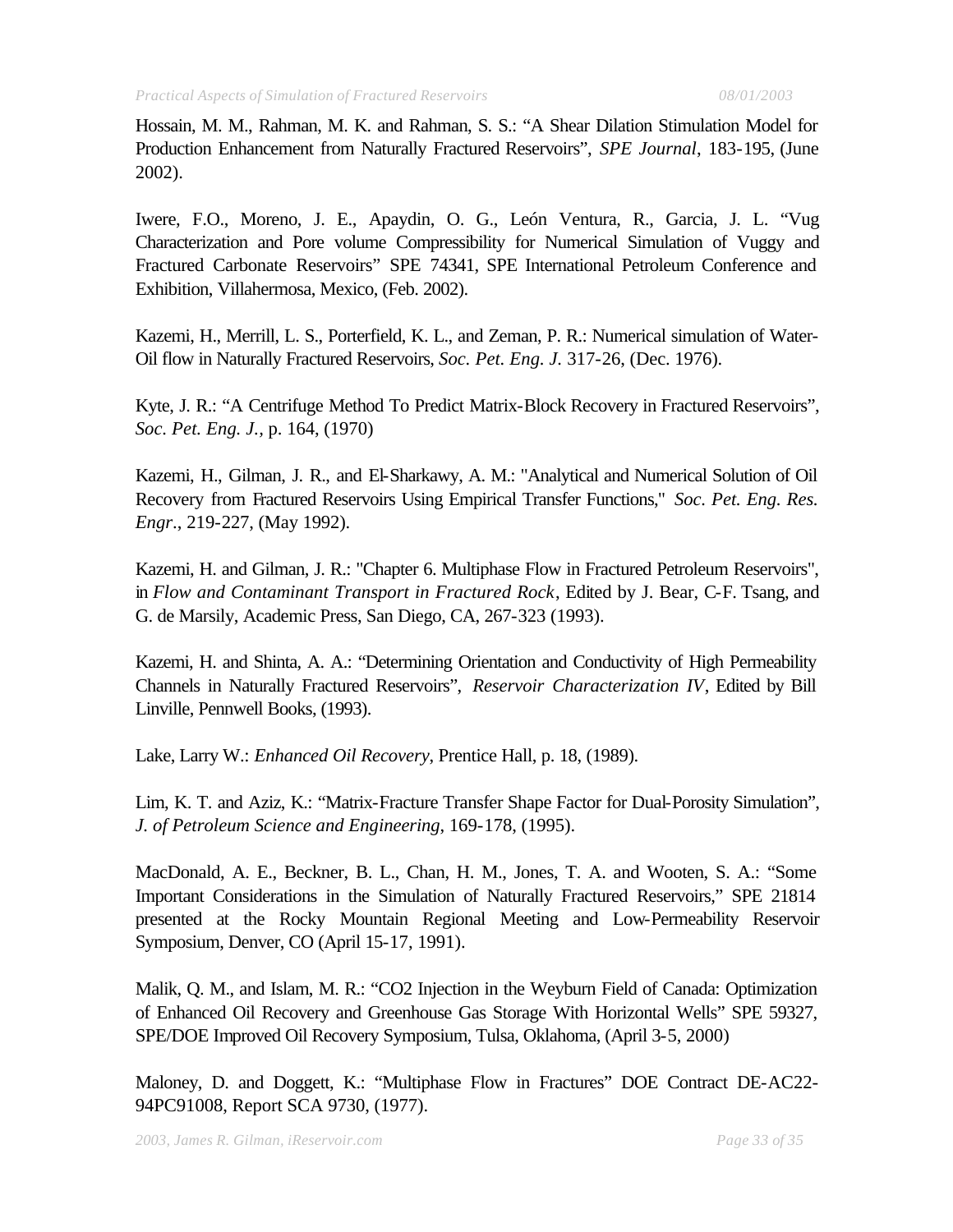Mattax, C. C., and Kyte, J. R.: "Imbibition Oil Recovery from Fractured, Water-Drive Reservoirs", *Soc. Pet. Eng. J.*, 177-184, (June 1962).

Nelson, R. A.: *Geologic Analysis of Naturally Fractured Reservoirs*, Gulf Publishing Co., (1985).

Nelson, R. A.: "Historic Production Distributions as a Fractured Reservoir Screening Tool" presented at the *Structural Traps and Fractured Reservoirs Symposium*, Denver, Colorado, (October 1, 2001).

Oda, M.: "Permeability Tensor for Discontinuous Rock Masses", *Geotechniques*, **V. 35**, 483- 495, (1985).

O'Neill, Niel: "Fahud Field Review: A Switch From Water to Gas Injection" *J. Pet. Tech*, p. 609, (1988).

Penuela, G., Civan, F., Hughes, R. G. and Wiggins, M.L.: "Time-Dependent Shape Factor for Interporosity Flow in Naturally Fractured Gas-Condensate Reservoirs", SPE 75524, SPE Gas Technology Symposium, Calgary, (April 30-May 2, 2002).

Phelps, R. E. and Strauss, J. P.: "Capturing Reservoir Behavior by Simulating Vertical Fracture and Super-K Zones in the Ghawar Field," *SPE Res. Eval. & Eng,* 333-340, (Aug. 2002).

Pickup, G. E. and Hern, C. Y.: "The Development of Appropriate Upscaling Procedures," *Transport in Porous Media*, **V. 46**, **N. 2-3**, 119-138, (Feb. 2002).

Reis, J. C., Miller, M. A.: "Oil Recovery from Naturally Fractured Reservoirs by Steam Injection Methods", DOE Contract DOE/BC-14661-10, DE95000140, (May 1995).

Richardson, J. G., Sangree, J. B., and Sneider, R. M.: "Oil Recovery by Gravity Segregation", *J. Pet. Tech.,* 581-582, (June 1989).

Rothkopf, B., and Wadleigh, E.: "Re-tooling Improves Field Efficiency", *The American Oil and Gas Reporter*, 91-95, (Sept., 1994).

Royer, P., Auriault, J. L., Lewandowska, J., and Serres, C.: "Continuum Modelling of Contaminant Transport in Fractured Porous Media," *Transport in Porous Media*, **49**, 333-359, Dec. 2002.

Saidi, Ali M.: "Twenty Years of Gas Injection History into Well-Fractured Haft Kel Field (Iran)" SPE 35309, Intl. Petroleum Conference & Exhibition of Mexico, Villahermosa, Mexico, (March 5-7. 1996).